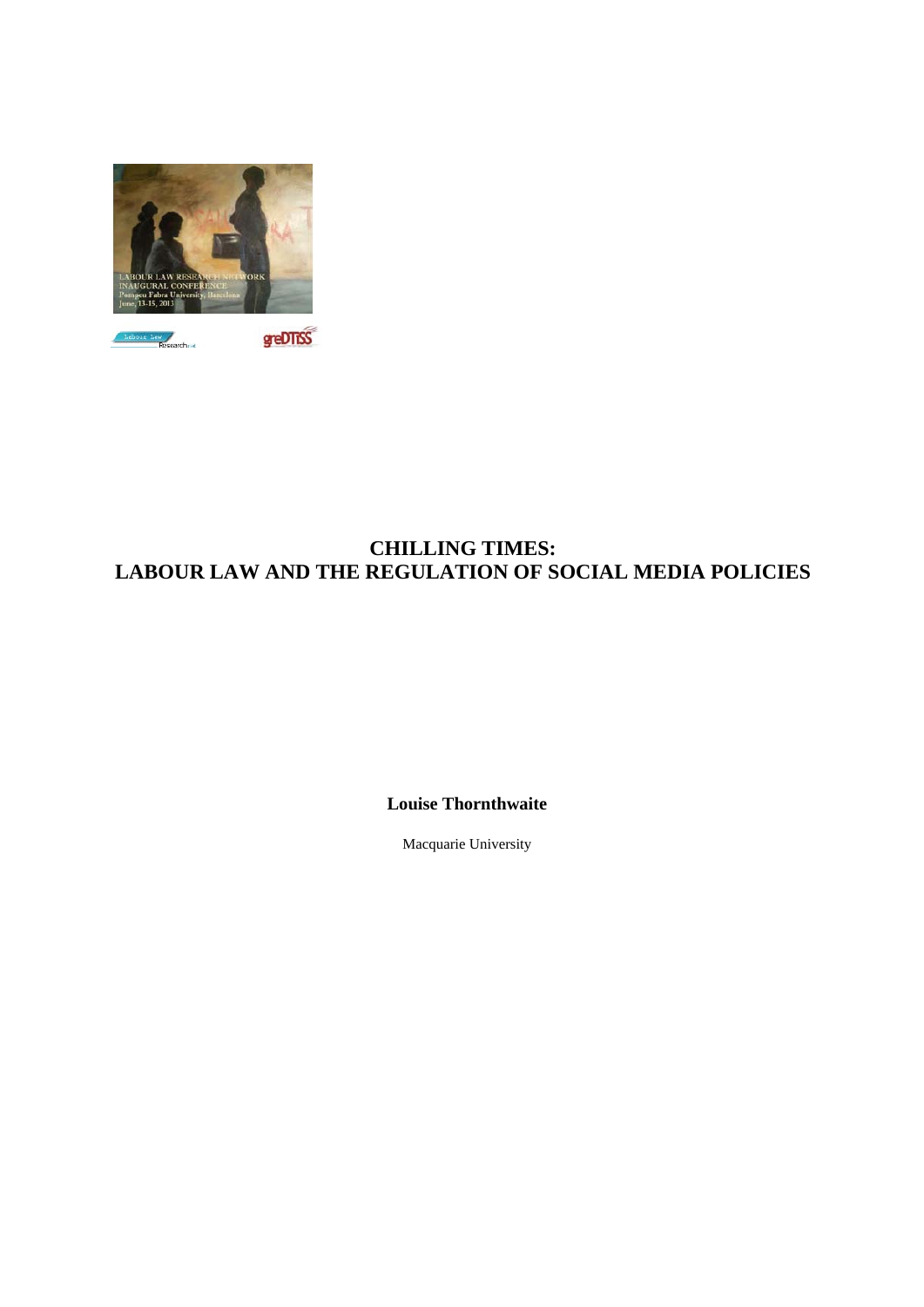# *Chilling Times: Labour Law and the Regulation of Social Media Policies.*

Louise Thornthwaite Macquarie University NSW Australia 2109 Louise.thornthwaite@mq.edu.au

This paper is concerned with the implications for labour law of social media and the social media policies that employers increasingly are developing to regulate the behaviour of employees online. The growing use of web-based technologies presents many challenges to the employment relationship and labour law. One particular set of challenges involves the emergence of social media as a new frontier in the expression of collective and individual employee voice. To regulate employees' online behaviour, it is increasingly common for employers to establish detailed social media policies with wide‐ranging prohibitions on social media use, including online activity in employees' personal lives. Employers may use alleged infractions of these policies to found misconduct allegations and subsequent disciplinary action, including termination. The object of this paper is to consider the ways in which organisational social media policies may regulate off‐duty discussions about working lives, with a focus on the Australian situation, and the limits which labour laws impose on the content of this regulation. To examine regulation by social media policies in Australia, this study also draws on United States law in this area. The US case provides a comparative lens through which to view Australian law and policy in this area, in particular, through use of the National Labor Relations Board's reasoning in protected concerted action cases, to consider the implications of social media policies in Australian organisations. Through its focus on the implications of these policies for the regulation of employees' online behaviour outside work, this paper is concerned also with the purpose and limits of labour law.

Social media have changed forms of communication and expression within human relationships, with interactions through these technologies becoming increasingly visual, unedited and uncensored. Brice, Fifer and Naron (2012) have observed that, 'with the non‐stop stream of individual expression on social media platforms….as would be expected, many posts and tweets discuss work and employment‐related matters'. However, in 'creating a murky middle ground between public and private conduct' (Akers 2009), online technologies have also opened new windows through which employers may view and potentially regulate employees' off-duty conduct. This could enable a re‐emergence of employer control over employees' lives resembling that associated with the traditional master‐servant relationship, but without concomitant reciprocity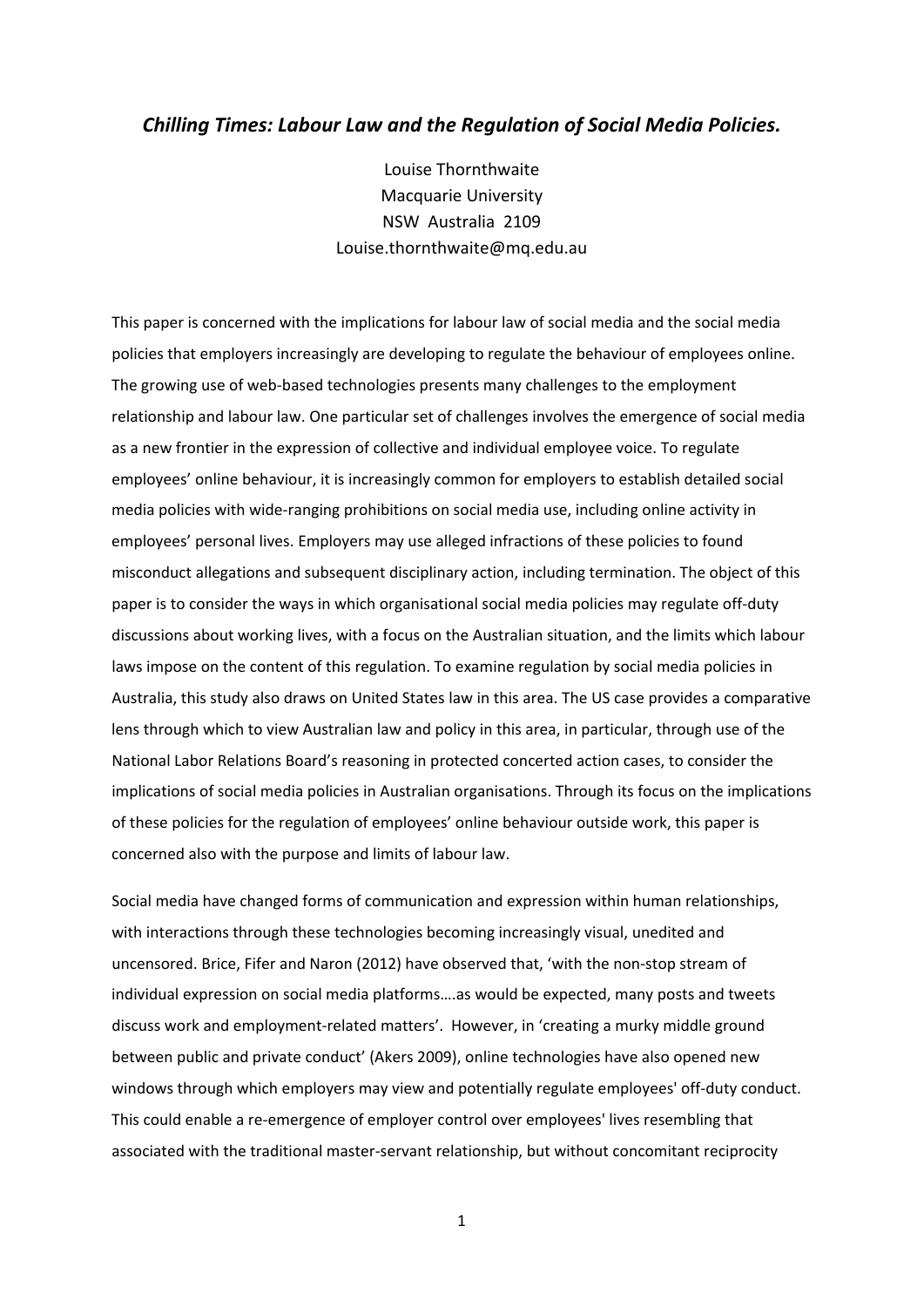from employers. (Thornthwaite, 2013) Underpinning master‐servant law was an assumption that an employer was entitled to control virtually all aspects of a servant's life.

A body of case law is emerging which deals with the intersections between social media and employment. To date, this case law has been concerned largely with unfair dismissal actions in a number of countries, with employees' online conduct, both within and outside work providing both grounds for termination and evidence for misconduct which may lead to dismissal. Many of these cases raise the issue of whether social media is affecting the scope of employees' implied contractual duties to employers by expanding employer regulation of their off‐duty behaviour. In a survey of unfair dismissal cases involving social media use in Australia, Thornthwaite (2013) found that one implication of the growth of social media has been that employees are never entirely off‐ duty, and there is a real possibility that for employees to comply with their contractual duties they cannot safely communicate about their working lives in any online forum.

Alongside the explosion in social media technologies, social media policies have become increasingly a standard element of human resource management policy in employing organisations. Indeed, in a recent decision in Australia's national industrial tribunal, the Fair Work Commission (FWC), $<sup>1</sup>$ </sup> Commissioner Roberts commented on the employer's failure to implement such a policy, observing that 'In the current electronic age, this is not sufficient'.<sup>2</sup> However, in Australia, while business advisory bodies and legal commentators have provided copious advice on what such policies should contain, their content and regulatory purpose has received little critical analysis (Miller and Markoska 2011; Smith 2011; Business Victoria; Economic Development Directorate). In the United States a growing body of litigation has examined whether specific clauses in employers' social media policies contravene the protected concerted action provisions in the *National Labor Relations Act 29 U.S.C. (*NLR Act*)*. In many of these cases, the National Labor Relations Board (NLRB) has commented extensively on the capacity of social media policies to chill collective voice and action contrary to section 7 and 8 of the Act. In 2012, the Board issued a report giving guidance regarding when restrictions on employees' social media usage might reasonably be construed to chill the exercise of those rights. Often, it is the broadness of clauses concerning online activity that falls foul of the law because employees could reasonably interpret them to proscribe discussion about work and working conditions. This may include private venting of opinions about work and working lives, but may also extend to voicing and canvassing industrial relations issues. (Cote, 2007; Richards 2008; Dennis, 2011) In contrast, while Australia's Fair Work Commission, has recently criticised several

<sup>&</sup>lt;sup>1</sup> Formerly Fair Work Australia.<br><sup>2</sup> Stutsel v Linfox Australia Pty Ltd [2011] FWA 8444 (19 December 2011) at [87]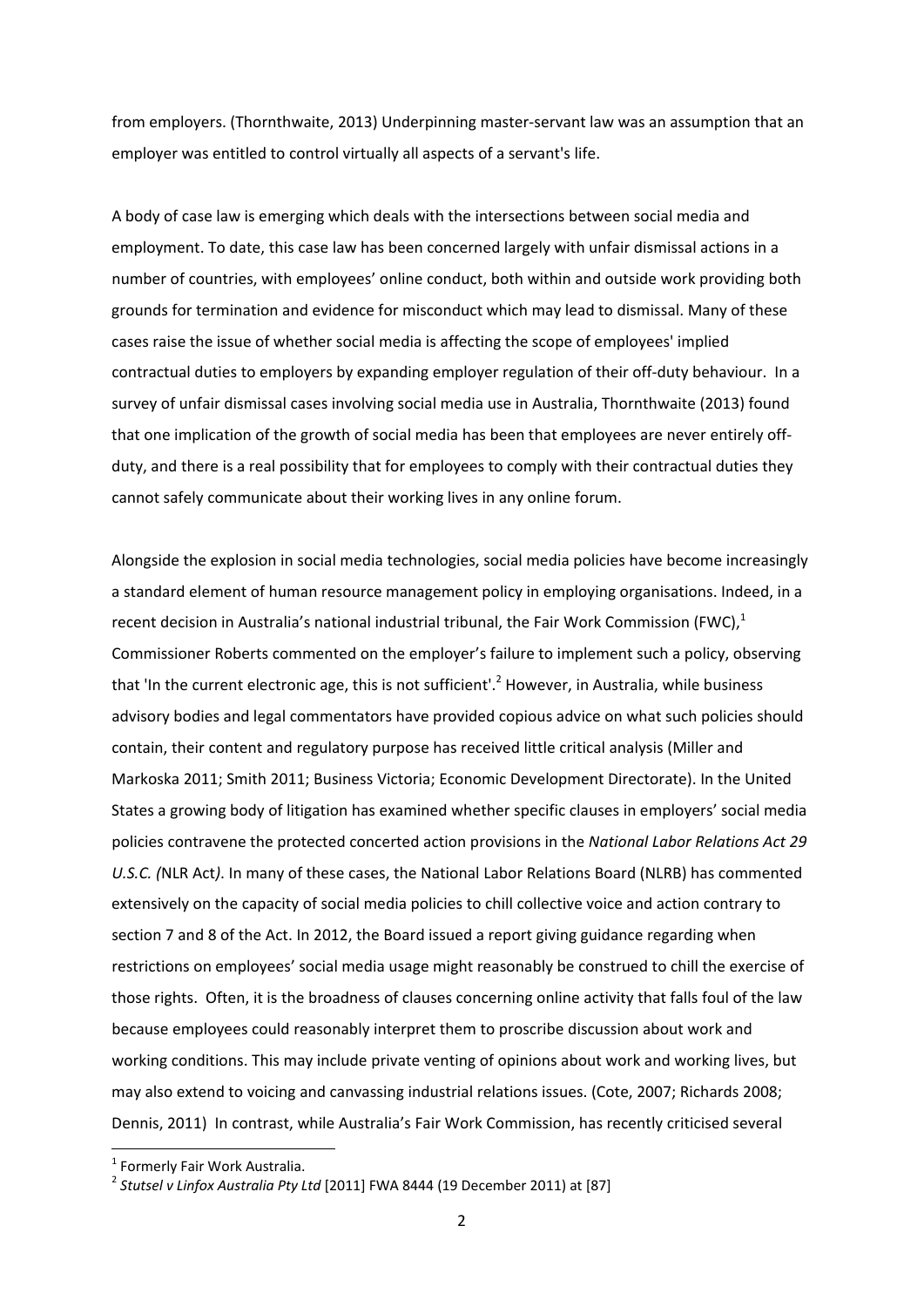social media policies for being overly broad and punitive, for the most part, these policies have been promulgated without legal challenge.

Social media policies typically include prohibitions on behaviour both within and outside the workplace, as well as disciplinary sanctions including dismissal for non-compliance. A key reason for this is to catch conduct that may damage the organisation's reputation and business. Employers have a legitimate interest in protecting the interests of the organisation and its stakeholders, and in avoiding potential liability that may arise from their employees' online communication. (Hudson and Roberts, 2011-2012) Arguably, however, the often 'seemingly benign' provisions in social media policies (Brice, Fifer and Naron, 2012) also enhance employers' capacity to scrutinise and control the private lives of employees beyond the limits which law as well as custom and practice had established in the post-master and servant era of labour law.

In considering the impact of social policies, this paper focuses on two related issues. First, it examines whether employers' social media policies are expanding their regulation of employee voice in their personal lives and the limits which national labour laws might impose on this encroachment, with a focus on Australia and the United States. Second, the paper analyses the potential of these policies to repress the voicing of issues to do with work and working conditions by employees outside work. In addressing these questions, this paper presents the findings of a study on the content of a sample of social media policies. The analysis is based on an examination of fifteen social media policies published on the internet, including five from employing organisations operating in Australia in each of three sectors: the private, not‐for‐profit, and public sectors. Framework policies published by business advisory bodies in each sector are also examined. The policies were selected randomly from those published and freely available on the internet, and found through a google search, on the basis that this would provide a small but representative sample of policies currently in use. In presenting the findings, this study begins by examining current law concerning regulation of individual social media use in employees' private lives in Australia and the United States. This is followed with an outline of the content of social media policies, a detailed analysis of approaches to regulating employees' off‐duty use of social media, and finally, a discussion of the implications of the findings for the nature of employment relationships. The analysis uses the NLRB's reasoning on social policy clauses challenged under the NLR Act's protected concerted action as a guide for when employees might reasonably construe sections of policies operating in Australian organisations to chill or preclude the expression of mutual concerns about work and working conditions.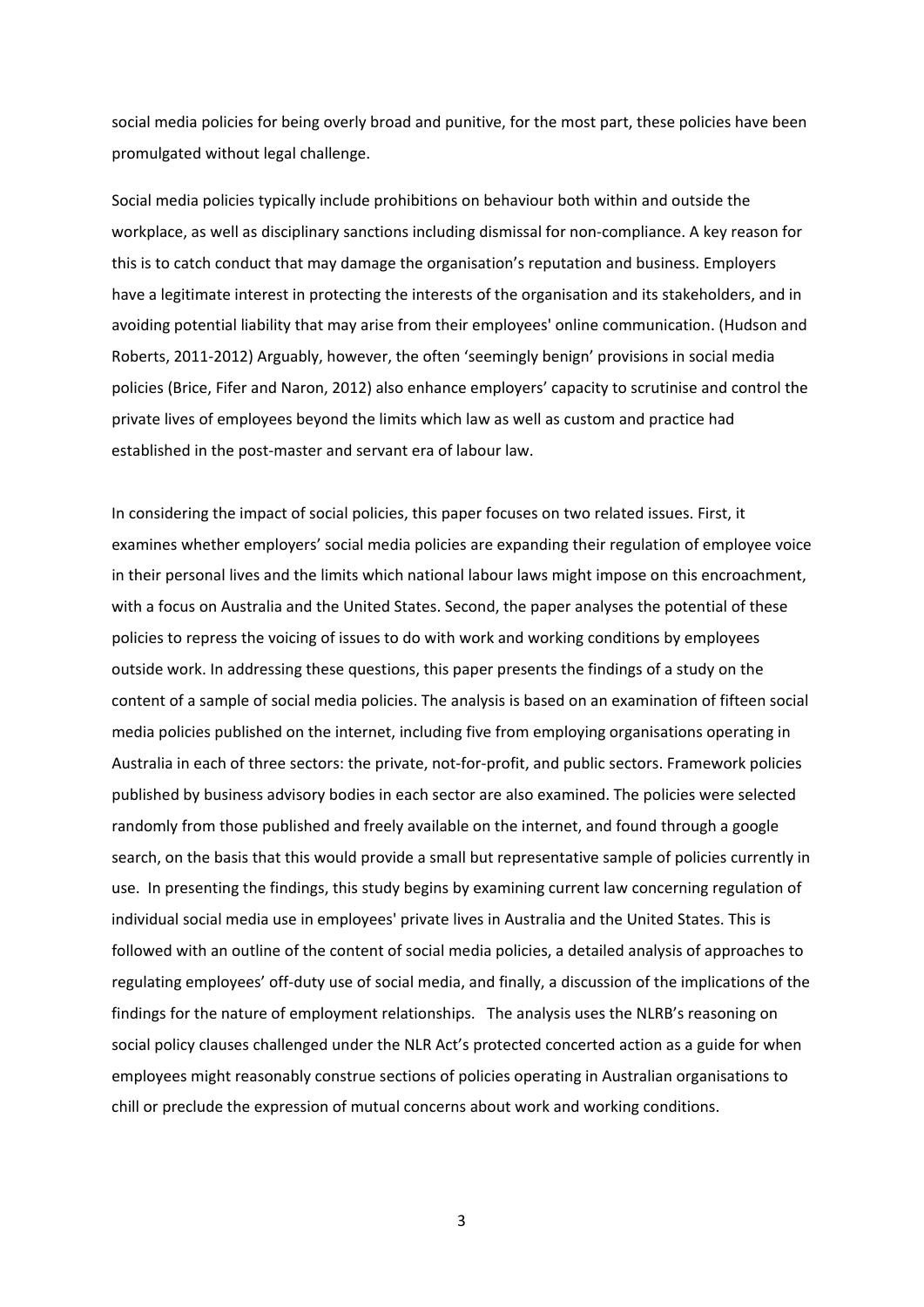#### **1. How does US law currently regulate discussion of work in employees' private lives?**

In the United States, the NLRB has increasingly been required to consider employee social media use as an issue in industrial law cases. The basic common law rule governing employment is the employment‐at‐will doctrine which allows employers to terminate an employee for any reason so long as the termination does not violate contracts or federal or state legislation. Most state courts have created judicial exceptions, such as public policy and implied contract exceptions, which provide limited but significant protections against employer efforts to limit employees' off‐duty activities. (Cote 2007; Gely and Bierman 2007) However, US law also provides some protections for employees in relation to discussing work and working lives on personal social media channels, none of which are available in Australia. This section considers the four main forms of law, including US privacy legislation, the Constitutional right to freedom of speech, off‐duty conduct statutes, and, perhaps the most pertinent, the protected concerted action provisions in the NLR Act.

In the US, State and federal privacy law generally enables employees to bring claims for invasion of privacy against employers on several grounds, perhaps the most relevant to social media use being 'unreasonable intrusion on the seclusion of another'. This does not extend to any reasonable expectation of privacy when information is stored on an employer's property but nonetheless has a broad application. (Dennis, 390‐392) The US Constitutional freedom of speech provisions, contained in the First Amendment, may also give employees some protection in relation to online discussions about work and working lives. Under the First Amendment, an employer cannot discipline or terminate public sector employees who engage in expressive activities which satisfy the Pickering‐ Connick test: that the employee is speaking on matters of *public concern* and the interests of the employee, as a citizen, do not outweigh the interests of the State on the matter. Currently, nongovernment employees do not receive First Amendment protection because under the State Action Doctrine, it applies only to government action, not actions of private persons. However, there are increasing indications that courts may be entertaining the First Amendment argument also in relation to *private* sector employment claims. (Dennis, 2011, 389‐392; Mintz 2011)

Some states, including New York, Colorado, California and North Dakota, have enacted off‐duty conduct legislation which has codified employee rights not to be regulated outside work. These statutes, subject to varying exceptions, protect against termination, and in some cases, any adverse action, for lawful activities off the employer's premises during non‐working hours. (Hudson and Roberts 2011-2012) These statutes appear to provide legal protection in the case of off-duty social media use, although, as Gely and Bierman (2007) note, ease and effectiveness of enforcement varies substantially.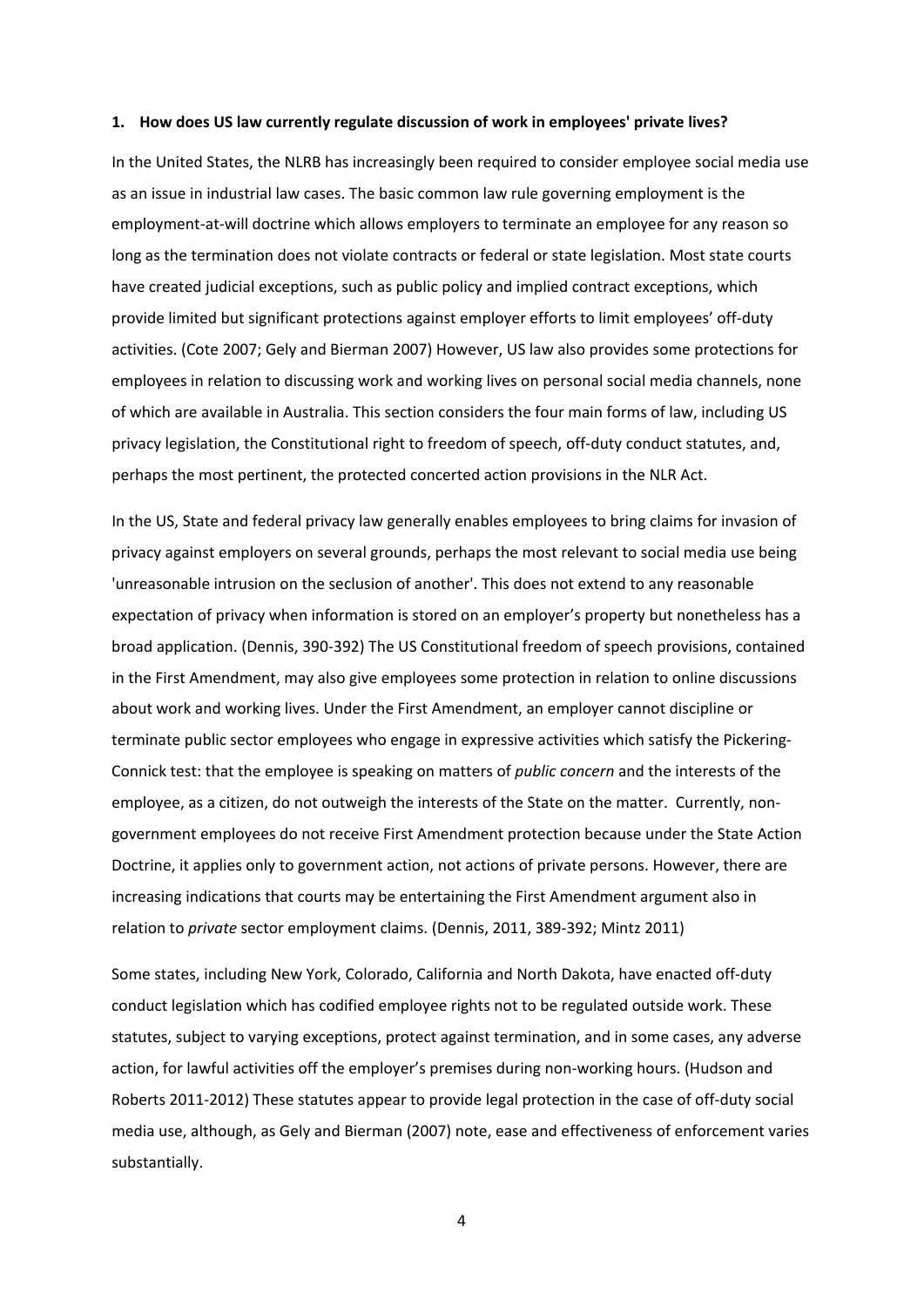Federal industrial law in the US also protects employees against adverse action for conduct that is protected concerted action under Sections 7 and 8 of the NLR Act*.* These rights apply to public and private employees and union and non‐union employees. Section 7 guarantees employees the right to engage in concerted activities for the purpose of collective bargaining or other mutual aid or protection. Section 8(a)(1) makes it unlawful for an employer to 'interfere with restrain, or coerce employees in the exercise of the rights guarantees in section 7'. These provisions concern the rights of employees to work together to improve working conditions. An employee's social media activity may constitute protected, concerted activity if online comments or discussions amount to promotion of common goals relating to wages or working conditions.

Generally, 'concerted activities' include discussions that an objective observer could determine are intended to spur group action. However, collective involvement is not a requirement for protection: in certain circumstances, individual conduct is also protected. On the question of whether communication on social media platforms when employees are off‐duty may constitute protected concerted action, NLRB judgments have canvassed numerous issues that Australian tribunals have not yet had to consider. The NLRB has developed four standards of varying permissiveness to identify the circumstances necessary for individual protection to apply. One of these, the *Mushroom Standard* recognises that group activity often must begin with individual initiative and protects individual activity which induces or prepares for group action to correct a grievance or complaint. According to this approach, it is necessary to protect individual actions because 'if an employer can dismiss with impunity an individual employee who attempts to initiate group action, the employer will never have to face group action'. (Nereim, 1981‐2, 821) The even more permissive *Benefit Standard* protects an employee's individual activity if it potentially benefits fellow employees, regardless of whether there exists an intention to induce co‐worker interest or group activity. (Nereim; Smith and Parr, 182‐3)

NLRB decisions and published guidelines have also elaborated on when an employers' social media policy will fail to protect the organisation in cases concerning protected concerted action. The Board has ruled that an employer violates the NLR Act not only where its social media policy explicitly restricts protected activities, but also when it is overbroad and would 'reasonably tend to chill employees in the exercise of their Section 7 rights'. For the NLRB, those rights include a broader right to discuss wages, hours and the working environment with co-workers and third parties. The NLRB has found that employer policies which prohibit or discourage employees from disclosing their wages or working conditions may have a chilling effect. The Board has also advised that rules are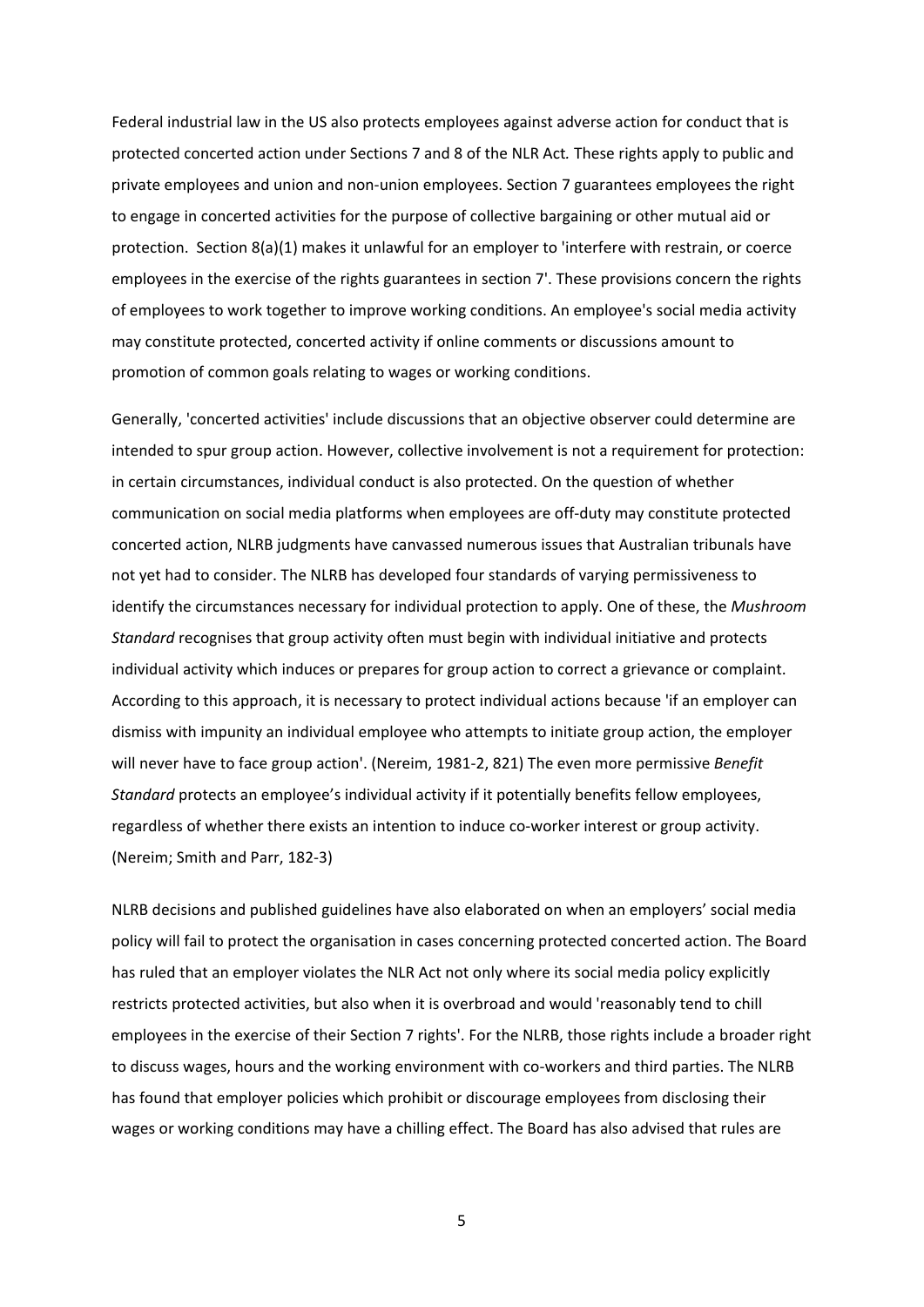unlawful when ambiguous as to their application to concerted protected activities, and/or contain no limiting language or context that would clarify to employees that the rule does not curtail rights.

The Board has adopted the three-pronged *Lutheran Heritage* test<sup>3</sup> to establish when a policy violates the NLRA by being overbroad. These conditions are that employees would reasonably construe the language to prohibit such activity, the rule was promulgated in response to union activity and/or the rule has been applied to restrict the exercise of legal rights. Brice, Fifer and Naron observe that most employer's policies do not explicitly restrict protected activity, and 'their lawfulness turns on the far more subtle and fact intensive question of whether employees would reasonably construe them as doing so'. The NLRB has identified many clauses as unlawfully broad, including provisions on confidentiality, privacy, contact information, use of company logos, photographs, and the tone of online postings. Also found to be overbroad are clauses prohibiting 'disparagement' of the company or co‐workers, 'embarrassing' or 'defamatory posts', 'false' or 'misleading' communications, 'inappropriate' discussions and provisions aimed at discouraging employees from communicating about work issues externally. NLRB has also ruled against clauses that require employees to report co‐workers' behaviour online. (Cote 2007; NLRB 2012b; Gordon 2011b)To illustrate the NLRB's reasoning in relation to social media policy clauses that fall foul of the protected concerted action provisions, Table 1 provides the Board's reasoning for finding a variety of clauses unlawful.

At the same time, the Board has also affirmed when certain provisions will not be unlawful. For example, policies may not be overbroad if they include a disclaimer that explicitly informs employees that the employer will not construe or apply the policy in a way that improperly interferes with their legal rights. (NLRB 2011; Gordon 2011b) Similarly, rules which clarify and restrict their scope by including examples of clearly illegal or unprotected conduct, such that employees would not reasonably construe them to cover protected activity, are not unlawful. (NLRB 2012c)

| Table 1. Examples of Provisions that NLRB has determined are overbroad or otherwise unlawful in |
|-------------------------------------------------------------------------------------------------|
| Social Media Policies.                                                                          |

| Provision                                         | <b>NLRB Reasoning</b>                              |
|---------------------------------------------------|----------------------------------------------------|
| 'Don't release confidential guest, team member or | This would preclude employees from discussing or   |
| company information.'                             | disclosing information regarding their own         |
|                                                   | conditions of employment, and those of co-workers. |
|                                                   | (Target Corp., Case 29-CA-030713)                  |
| 'Offensive, demeaning, abusive or inappropriate   | This proscription would preclude criticisms of the |

<sup>3</sup> *Martin Luther Memorial Home, Inc d/b/a/ Lutheran Heritage Village‐Livonia and Vivian A. Foreman*, Case 7‐ CA‐44877, 343, NLRB 646 (November 19 2004).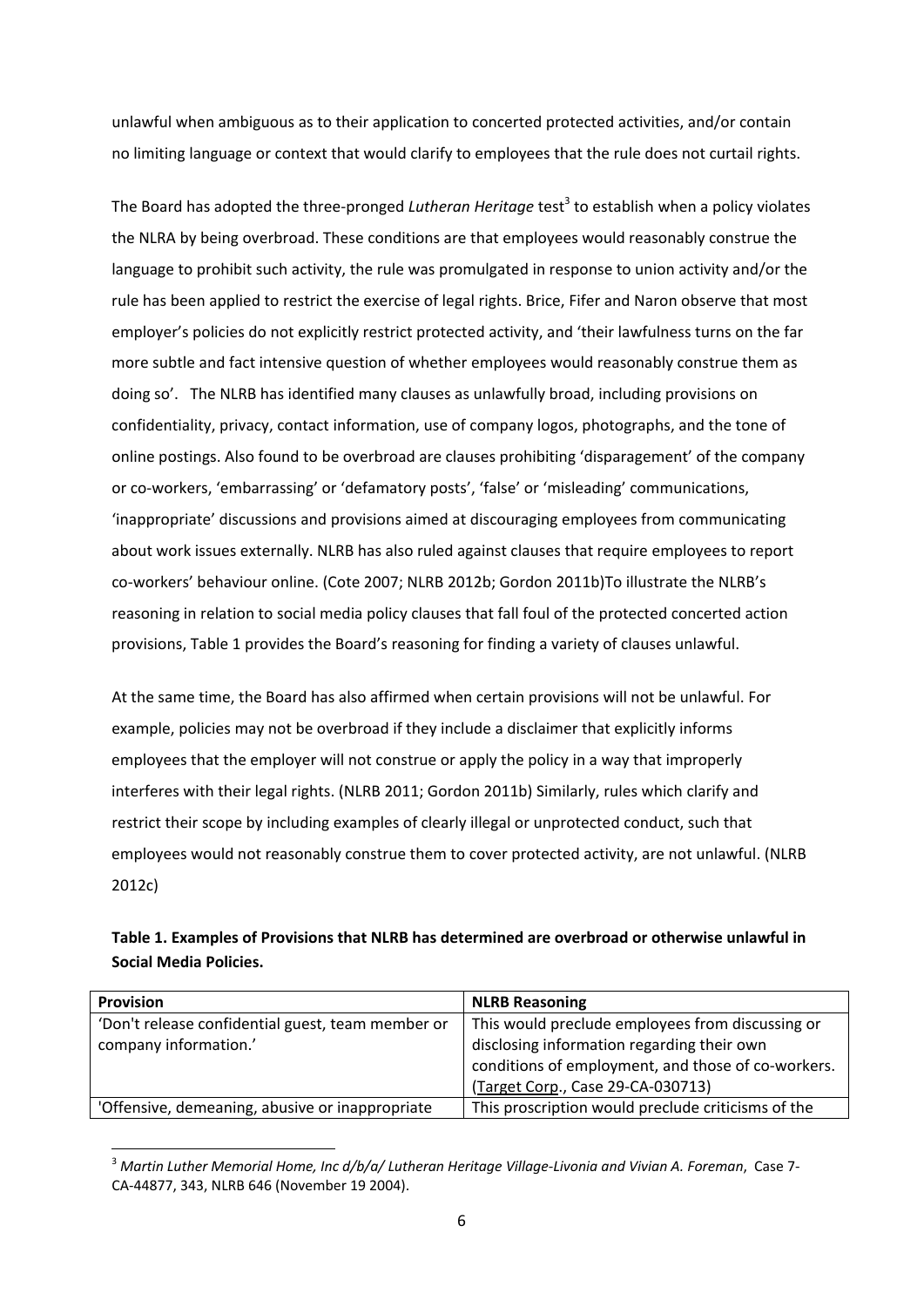| remarks are as out of place online as they are       | Employer's labour policies or treatment of             |
|------------------------------------------------------|--------------------------------------------------------|
| offline, even if they are unintentional'             | employees. (General Motors, Case 07-CA-153570)         |
| 'Team Members may not reference, cite or reveal      | Precludes employees from discussing terms and          |
| personal information regarding fellow Team           | conditions of employment, or sharing information       |
| Memberswithout their express permission'.            | about themselves or their fellow employees with        |
|                                                      | each other or with non-employees. (Giant Eagle,        |
|                                                      | $Inc.$ )*                                              |
| 'Any statements which lack or are reckless as to     | This is a broad term which would commonly apply to     |
| truthfulness or which cause damage to the            | protected criticism of the Employer's labor policies   |
| reputation or goodwill of the Hospital, its staff or | or treatment of employees. (Flagler Hospital)**        |
| employees in the community or otherwise'.            |                                                        |
| 'Employees are prohibited from posting               | The term 'material non-public information', in the     |
| information regarding [Employer] on any social       | absence of clarification, is so vague that employees   |
| networking sites that could be deemed material       | would construe it to include subjects that involve     |
| non-public information or any information that is    | their working conditions. The terms 'confidential' or  |
| considered confidential or proprietary.'             | 'proprietary' would reasonably be interpreted to       |
|                                                      | include information concerning terms and conditions    |
|                                                      | of employment. (Clearwater Paper Corp, Case 19-        |
|                                                      | CA-064418)                                             |
| 'Avoid harming the image and integrity of the        | Employees would reasonably construe this to            |
| company'.                                            | prohibit protected criticisms of the employer's labor  |
|                                                      | policies or treatment of employees. (Clearwater        |
|                                                      | Paper Corp, Case 19-CA-064418)                         |
| 'You may not make disparaging or defamatory          | Employees would reasonably construe this               |
| comments about [Employer], its employees,            | prohibition to apply to protected criticism of the     |
| officers, directors Remember to use good             | employer's labor policies or treatment of employees.   |
| judgment.'                                           | (DISH Network, Case 16-CA-066142)                      |
| 'Use of company logos, photographs of any            | Would restrain an employee from engaging in            |
| company store, brand or produce is not permitted     | protected activity such as posting pictures of         |
| without written proper authorization'                | employees carrying a picket sign depicting the         |
|                                                      | company, peacefully handbilling in front of a store or |
|                                                      | wearing a tshirt portraying the company logo.(Giant    |
|                                                      | Eagle, Inc) *                                          |
| 'Employees who receive unsolicited or                | Employees could reasonably interpret this rule to      |
| inappropriate electronic communications from         | restrain their right to communicate with fellow        |
| persons within or outside [the employer] should      | employees and third parties such as a union            |
| contact the President or the President's designated  | regarding terms and conditions of employment. (Us      |
| agent.'                                              | Helping Us, Case 05-CA-036595)                         |

**Sources.** *Memorandum OM 12‐59,* Office of the General Counsel, NLRB, May 30, 2012a; *Memorandum OM 11‐74,* Office of the General Counsel, NLRB, August 18, 2012b; \* Giant Eagle, Inc. Case No.6‐CA‐37260 *2011 NLRB GCM LEXIS 46* (June 22 2011); \*\*Fagler Hospital, Case No.12‐CA‐ 27031 *2011 NLRB GCM LEXIS 45* (May 10 2011)

Thus, in the recent Walmart case, the NLRB concluded that the company's social media policy was not ambiguous because it provided sufficient examples of prohibited conduct such that, in context, employees would not reasonably construe the rules to prohibit section 7 activity. For instance, Walmart's rule entitled 'Be Respectful', which exhorted employees to be respectful, 'fair and courteous', provided sufficient definition and examples of the conduct it sought to constrain so that employees could not construe reasonably that it prohibited s.7 activity. For instance, the rule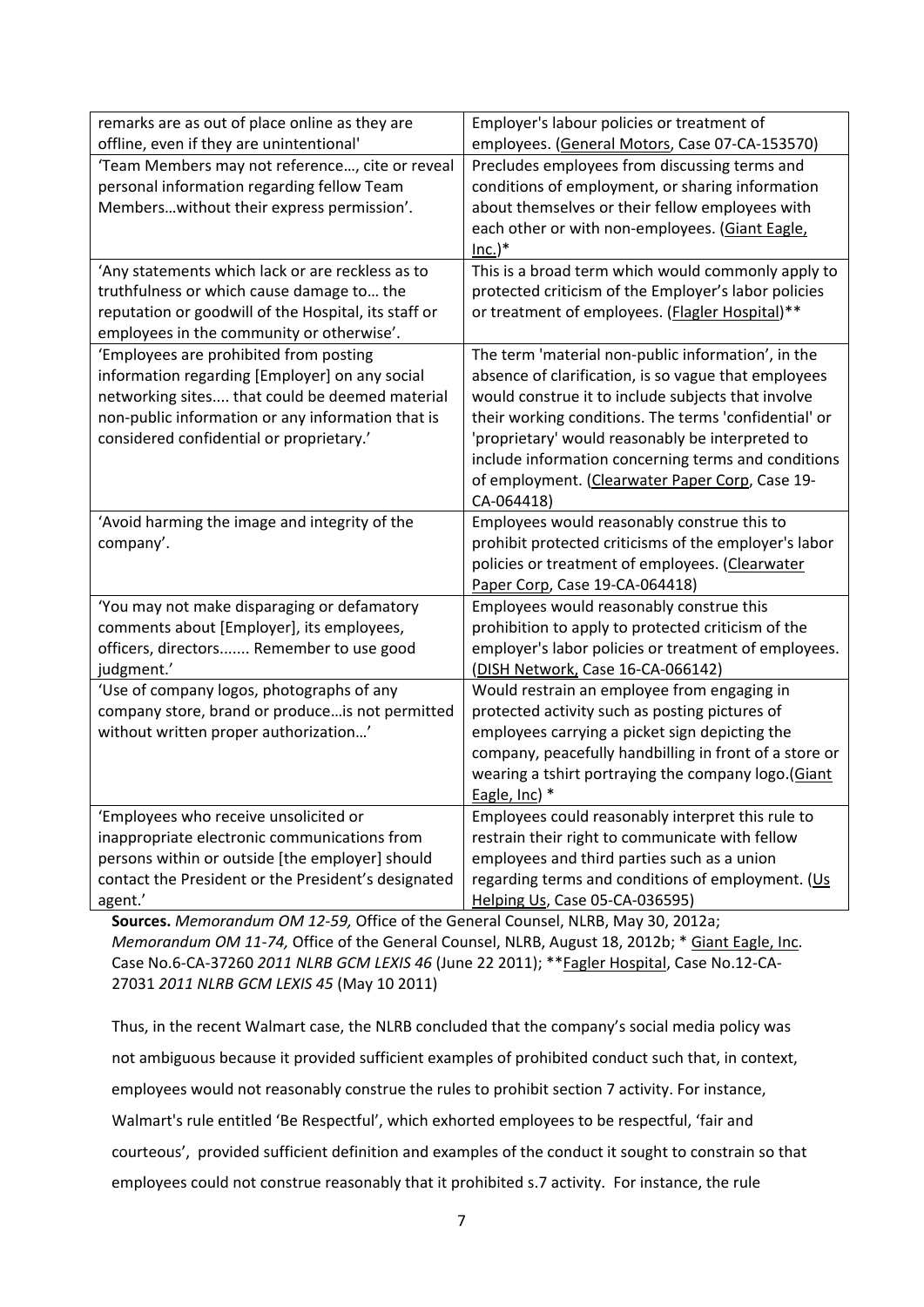cautioned employees to avoid posts that "could be viewed as malicious, obscene, threatening or intimidating." It further explained that prohibited "harassing or bullying" posts would include "offensive posts meant to intentionally harm someone's reputation" or "could contribute to a hostile work environment on the basis of race, sex, disability, religion or any other status protected by law or company policy." (NLRB 2012c)

## **2. Employer control of employee's private life in Australia**

In Australia, the limits to an employer's control of employees' activities outside work are based largely in common law. In particular, the boundary rests heavily on judicial interpretations of obligations implied into the employment relationship, including duties of obedience, fidelity, good faith and cooperation. These duties, which originated in master-servant models of regulation, are based on the personal subordination of employees to employers rather than an equal status between the parties. (Deakin and Wilkinson, 2005, 61‐66) As McCallum (2000) has pointed out, under master‐servant laws, 'servants' were required to obey their masters *at all times.* With the shift in common law from basing the employment relationship on status (that of master and servant) to contract (between employer and employee),'<sup>4</sup> courts have held that an employee ' is entitled to a private life.<sup>15</sup> Nonetheless, in certain circumstances, such as where off-duty conduct breaches an implied duty, courts have held that employers are entitled to discipline employees for it.*<sup>6</sup>*

Essentially, implied common law duties operate to prohibit behaviour inconsistent with an employee's work performance and hence with continuation of the employment relationship on the basis that it destroys trust or otherwise injures proper performance of their contractual obligations. An employer must be able to show a sufficient, requisite connection between the employee's off‐ duty conduct and the employment relationship legitimately to base an adverse action upon it. The connection may be that the conduct causes significant detriment within the workplace, serious damage to the employer‐employee relationship, or damage to the employer's interests by threatening its reputation, performance or efficiency. As well, it has long been established that 'the conduct complained of must be of such gravity or importance as to indicate a rejection or repudiation of the employment contract by the employee.'<sup>7</sup> The decision of the Full Bench of the national tribunal in *Telstra and Streeter*, arguably made the degree of gravity required less

<sup>&</sup>lt;sup>4</sup> Byrne v Australian Airlines [1995] 185 CLR 410 at [436]<br><sup>5</sup> Bese u Telstre Corporation Ltd (unsepected, AIRC Brint

 $5$ Rose v Telstra Corporation Ltd (unreported, AIRC Print Q9292, Vice President Ross, 4 December 1998).<br><sup>6</sup> R Owens, J Riley, and J Murray, The Law of Work, Oxford University Press, Melbourne, 2011, at 213; For discussion of employee duties and the public ‐private distinction, see also: B Creighton and A Stewart, *Labour Law,* The Federation Press, Sydney, 2010, at 409‐412; *Robb v Green* (1895) 2 QB 315 at[ 317]*;* and *McManus v Scott‐Charlton* (1996) <sup>140</sup> ALR <sup>625</sup> <sup>7</sup>

*Rose v Telstra*, above n 5.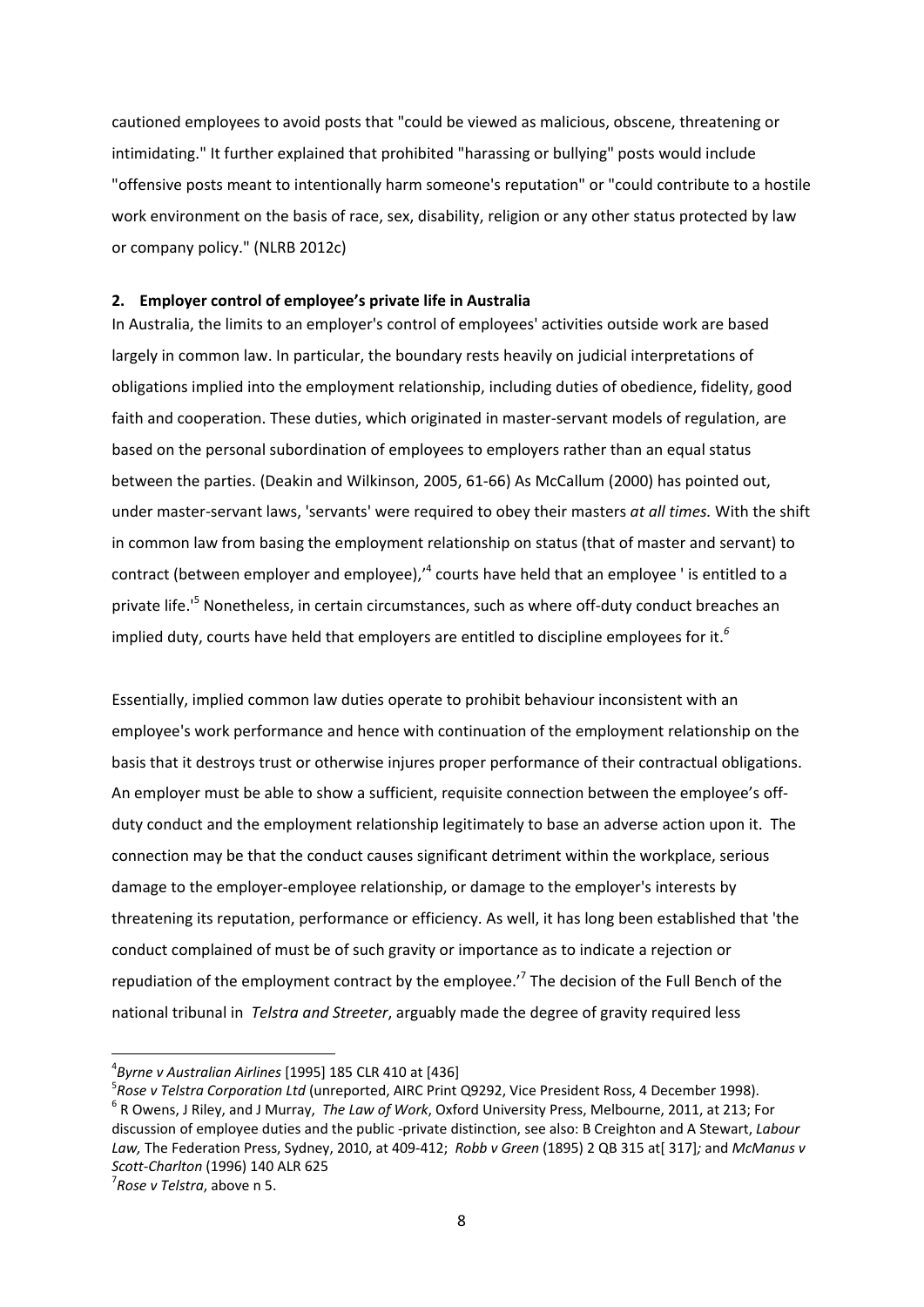predictable, by determining that after‐hours conduct need only cause 'difficulties' at work to provide grounds for dismissal.<sup>8</sup>

For employees in Australia, there is no statutory or common law right to privacy which might protect them against encroachment of employer control into personal lives. The common law has not legally recognised a right to privacy as such, although in *Australian Broadcasting Corporation v Lenah Game Meats<sup>9</sup>*, the High Court did not rule out development of a privacy tort. In several judgments, lower courts have since held the cause of action to be part of common law.<sup>10</sup> One factor impeding further development of this legal action, however, is that the concept of privacy itself remains so contested. (Thornthwaite 2013; Mason 2006; Doyle and Bargaric 2005) Overall, common law currently is ill‐ equipped to protect employees against employer intrusions into their personal lives. The emerging implied duty of mutual trust and confidence may catch employer conduct which unreasonably intrudes upon an employee's privacy, but its application in Australian law remains haphazard and unsettled. As well, in some circumstances, the Privacy Act 1988 (Cth) may nonetheless override such common law obligations.

The Privacy Act 1988 (Clth) is confined largely to regulating information privacy interests. While the Privacy Commissioner has questioned the need for systematic and pervasive surveillance of staff internet activities, the Act does not limit employers' rights to view private social networking websites of employees or require them to check the veracity of information found. Nor does it preclude employers from making and retaining records of sites they access, or passing that information to third parties. (Russo et al 2012, 12; Creighton and Stewart, 2010, 576‐7) However, some limits do apply and may be pertinent to the regulation of employees' online behaviour when off‐duty. For example, to comply with the Privacy Act, employers must only collect personal information that is necessary for their function, use fair and lawful ways to collect it, and not be unreasonably intrusive (Jarrett 2010).

The indeterminacy of contractual commitments and obligations implied by the common law allows for their application and scope to change over time as circumstances change at work. Legal scholars along with institutional economic theorists have argued that this indeterminacy is an essential aspect of the employment contract: rather than regulating a simple exchange transaction, it regulates a wage‐effort bargain that is continually subject to renegotiation. Thus, the employment

<sup>&</sup>lt;sup>8</sup>Telstra Corporation Ltd v Streeter (2008)170 IR 1

and Corporation Ltd + Streeter (2000) - Carrier Meats Pty Ltd (2001) 208 CLR 199<br><sup>9</sup> Australian Broadcasting Corporation v Lenah Game Meats Pty Ltd (2001) 208 CLR 199<br><sup>10</sup> Gross v Purvis (2003) Aust Torts Reports, 81-706;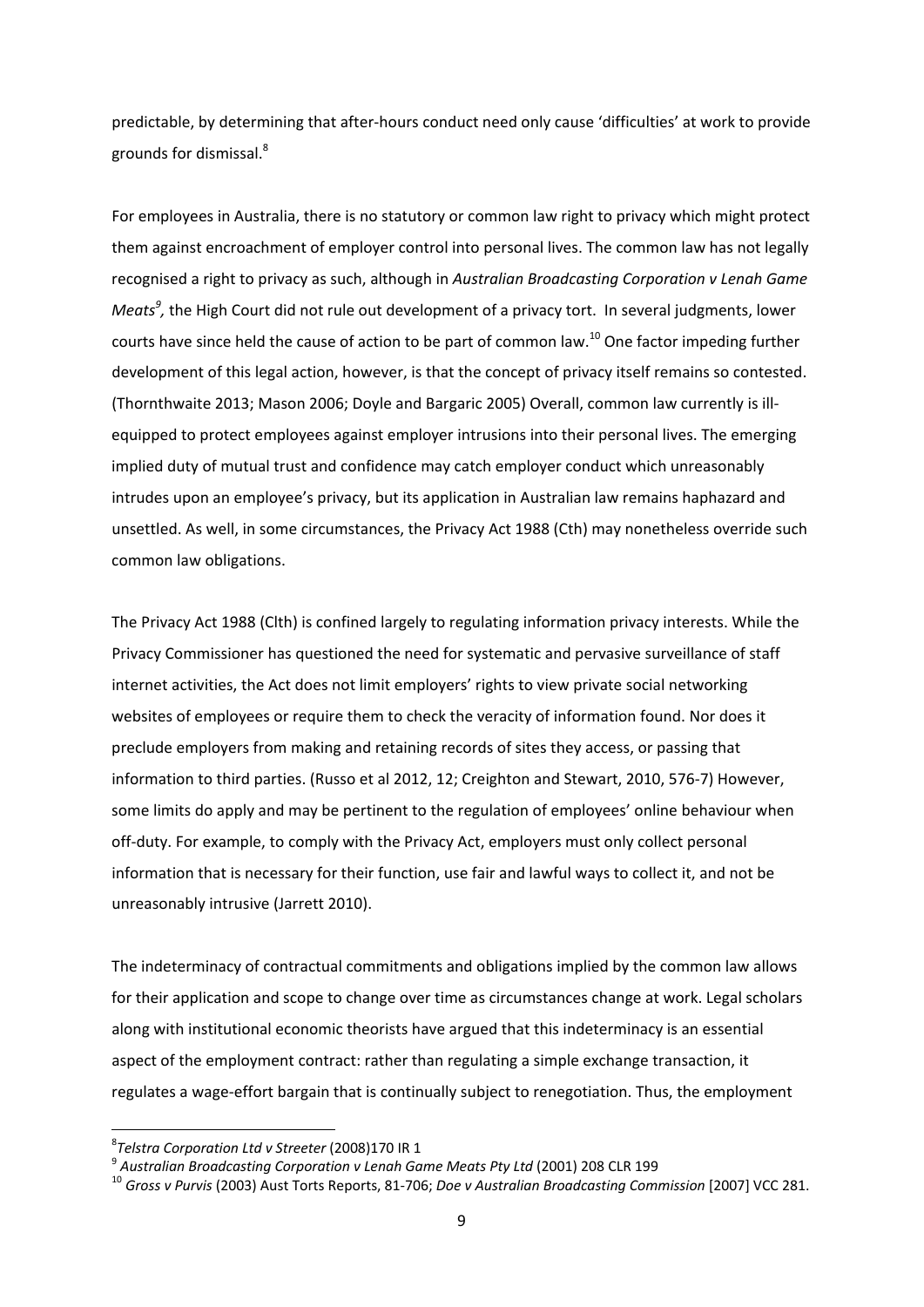contract also contains elements of a relational contract. (Freedland, 2003, 88‐92; Deakin, 2002, 180‐ 182) These include commitments, rights and other obligations directed at maintaining the work relationship over time through explicit and implicit normative regulation. (Freedland, 88‐89) The extent to which these commitments extend beyond the workplace into the private lives and expression of employees remains unclear. However, the explosion of social media is challenging the traditional boundary of that regulation. A key reason why social media may extend the scope of these commitments is that it involves published written comments. While Australian courts are unlikely to find that comments made by individuals at hotels or clubs about their work or working conditions constitute a breach of duty sufficiently grave to indicate rejection or repudiation of the employment contract, the medium of online communication alters that position.

In Australia, employees do not have rights directly comparable with the US protected concerted action provisions. The adverse action provisions in the FW Act apply to protect employees from 'adverse action' for exercising a workplace right, which includes making a complaint or inquiry in relation to a person's employment (s.341). It is also unlawful for employees to be dismissed, treated detrimentally, or have their position altered to their prejudice because they engage in industrial activity. When employees post comments or criticisms about working conditions and management on social media forums, even when these are impetuous expressions of frustration, they may constitute industrial action, as broadly defined in s347. For instance, postings may represent or advance the views or claims of an industrial association (s347(b)(ii)). However, according to the High Court judgment in *Barclay*,<sup>11</sup> for an adverse action claim to proceed, the claimant must prove the adverse action happened for the proscribed reason. This means that courts will have to balance the reliability and weight of evidence led by the employer against evidence by the employee in order to establish the reasons why the decision-maker engaged in the adverse action. This will be extremely difficult to prove if no direct testimony is given by the decision-maker who acted for the employer.

Australian law imposes no specific regulatory limits on the content of an organisation's social media policy. Thus, the Commonwealth Bank introduced a policy in 2011 which threatened employees with disciplinary action, including dismissal, if they did not report criticism of the bank by others on social media forums. Employees were required to notify their manager immediately on becoming aware of 'inappropriate or disparaging content and information' on internet sites and to assist the bank with any associated investigations and removal of the material. (Hannan, 2011) These provisions could reasonably be construed as prohibiting employee discussions of mutual interests even when off‐ duty, and in the US might have been caught by the protected action provisions. It was only when the

<sup>11</sup> *Board of Bendigo Regional Institute of Technical and Further Education v Barclay* [2012] HCA 32 at 45, 101.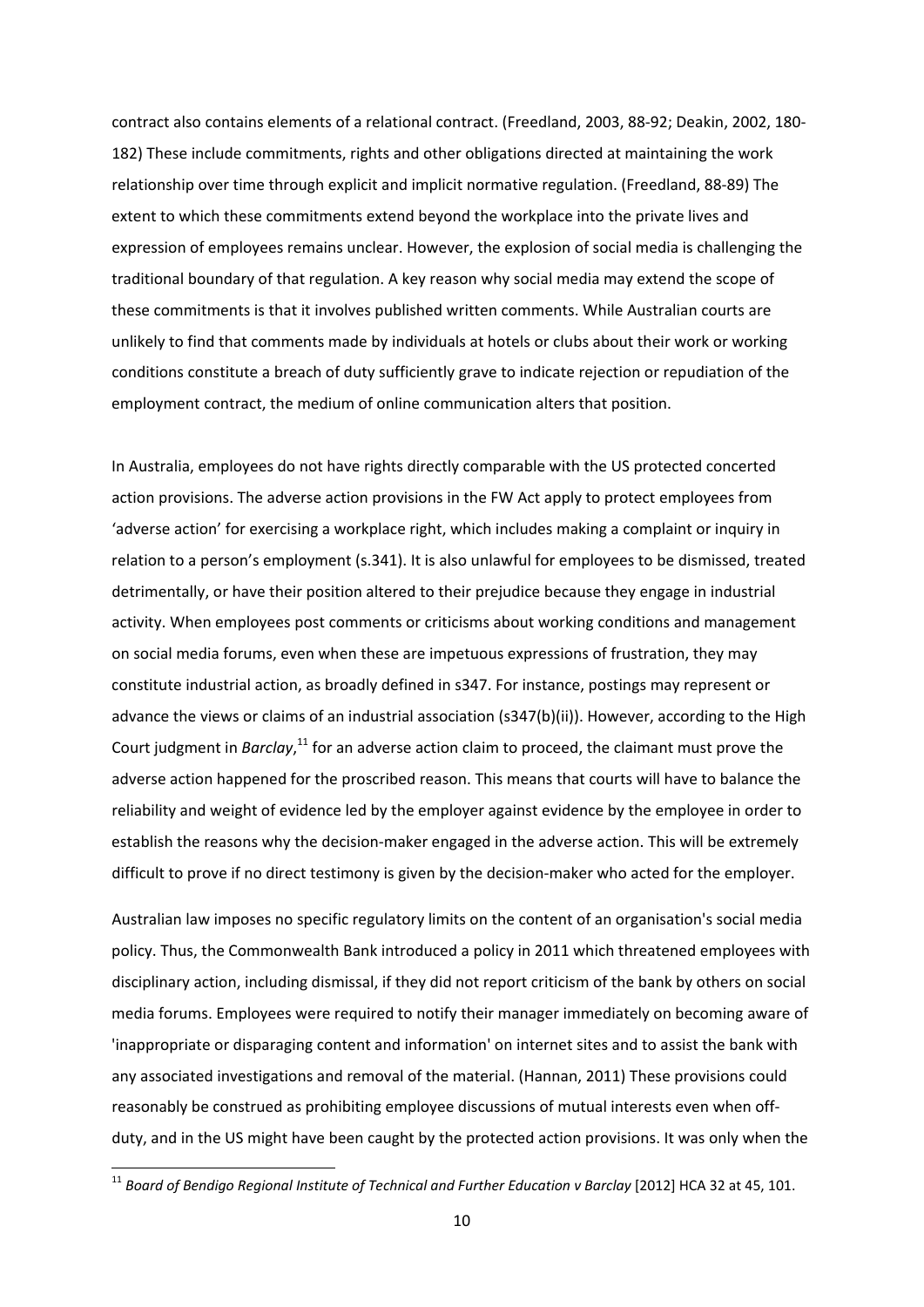Finance Sector Union demanded the policy's suspension, and used print and television media to accuse the Bank of restricting employees' freedom of expression inside and outside the workplace, that the Bank agreed to negotiate changes to the policy.

In considering whether to approve an enterprise agreement, in the Broadmeadows Disability Services case, one of the issues for FWC was whether the proposed social media clause went too far in its regulation of employees. This was pertinent to establishing whether the Agreement as a whole passed the 'better off overall test' (BOOT). The BOOT establishes whether on balance, the beneficial and less beneficial provisions of an agreement cause detriment to employees when compared to provisions already existing under the relevant Modern Award. Commissioner Gooley determined that the social media clause in the proposed agreement imposed limitations on the freedom to talk about work that went far beyond obligations under common law and the Modern Award. The clause:

'prohibits an employee from putting any comments about the employer's business on any social media site at any time. Further the clause extends to conversations that take place about their employment and during their employment that are provided to a third party that results in the publication on Social Networking Media'.<sup>12</sup>

Commissioner Gooley commented that the common law already regulates social media use that affects confidentiality, would damage an employer's reputation or constitutes gross misconduct. He rejected the need for further obligations which essentially imposed a blanket ban on communicating about working life. The effect of this decision is limited, however, because it could apply only where such provisions are contained in a proposed enterprise agreement, and thus subject to the BOOT.

### **3. Research Findings**

### **3.1** *Scoping Social Media Policies*

A review of social media policies available on the internet indicate that they are remarkably similar in terms of structure and content. (Hudson and Roberts, 2011‐12; Business Victoria 2013; Economic Development Directorate 2013) Most contain clauses pertaining to the following:

• Statement of Purpose

- Definition of 'social media'
- Scope: to whom does the policy apply?

<sup>12</sup> *Broadmeadows Disability Service*, [2011] FWA 4063, 29 June 2011, at [105].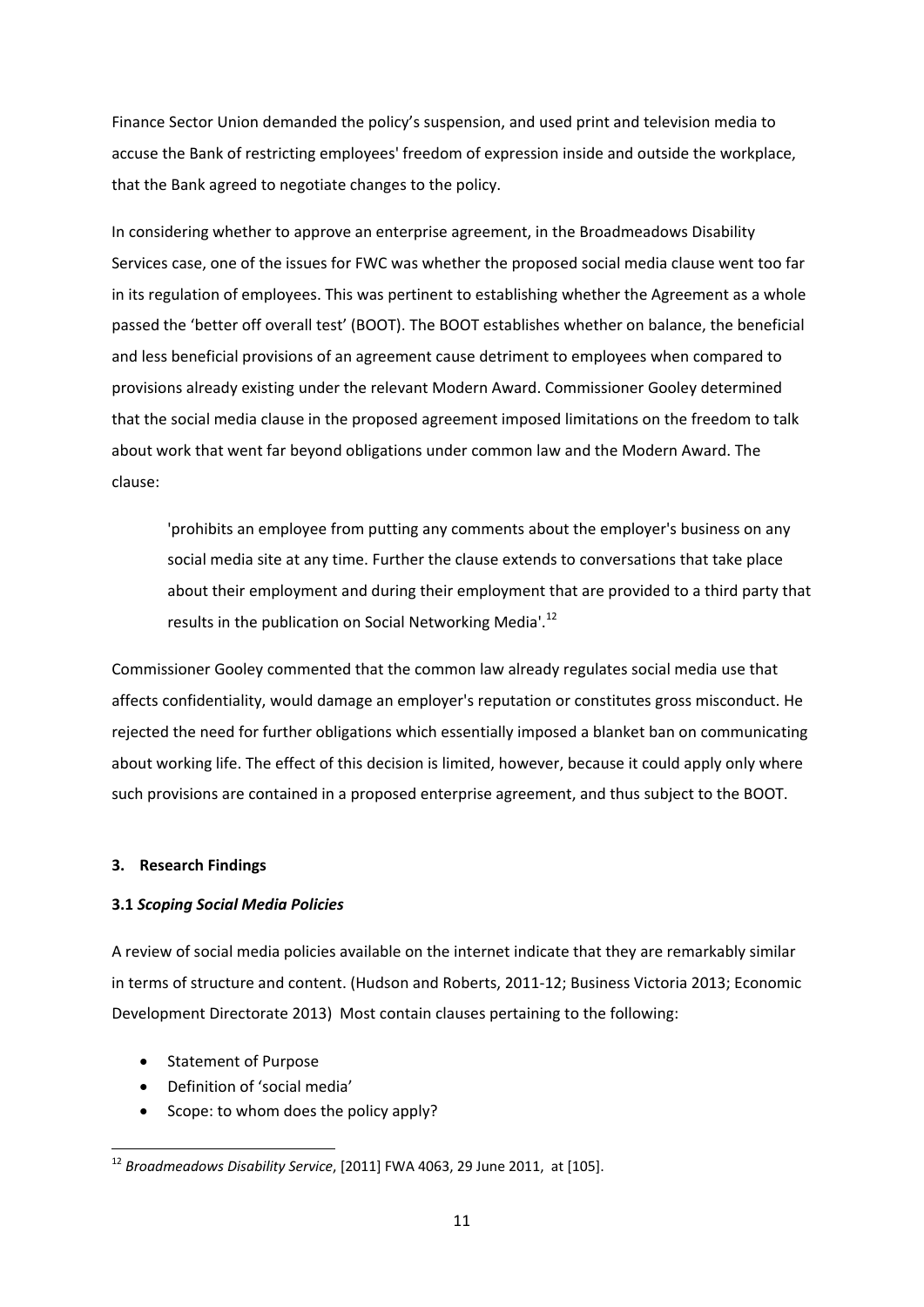- General guiding principles on use
- Detailed policy on use ‐ including:
	- o Standards of online conduct and responsible behaviour, including prohibitions on harassment, discrimination, disparaging and offensive communications.
	- o Disclosure and confidentiality boundaries, including such matters as protecting confidential information and proprietary information; use of branding and trademarks; and having regard to business sensitivity.
	- o Who has authority to speak on the employer's behalf?
	- o Rules regarding copyright material
	- o Transparency and the Requirement to disclose identity
	- o Monitoring provisions
	- o Sanctions for non‐compliance/policy breach
	- o Specific statement on personal use and private behaviour outside work.

A notable feature of the policies surveyed is that while all identify employees' obligations to their employer in relation to online conduct, few identify any employees' rights in relation to use of these technologies. Thus, for instance, most do not include any rights to privacy for employees such as protection against unreasonable intrusion into personal lives. Further, while policies commonly refer to disciplinary consequences of inappropriate online activity, they rarely give employees specific information concerning possible legal consequences of social media conduct under company, marketing, discrimination and other laws.

# *3.2 Regulating personal conduct on social media outside work.*

Almost every social media policy examined contains a specific restriction on social media conduct in employees' private time, but the breadth of provisions varies considerably. Table 2 documents the extent and terms with which each of the fifteen surveyed policies applies to employees' personal social media use. Only one organisation, Thomson Reuters, makes no reference to off-duty social activity. Most, including all the not-for-profit bodies, while referring to off-duty conduct, appear only to regulate online expression where an individual employee's association with the organisation is also apparent and their conduct could impact adversely on their employment and/or the organisation's interests. Although Dell does not refer explicitly to personal use, along with IBM, it imposes general requirements that employees observe the organisation's espoused ethical principles when using social media at any time, including outside work. The policies of public sector organisations also have this effect, reminding employees to comply with their sector's code of conduct. Traditionally, government employees have been expected to display dedicated professionalism in their personal conduct, consistent with 'public service' values and norms, and these policy statements affectively reiterate this commitment. Somewhat exceptional, the media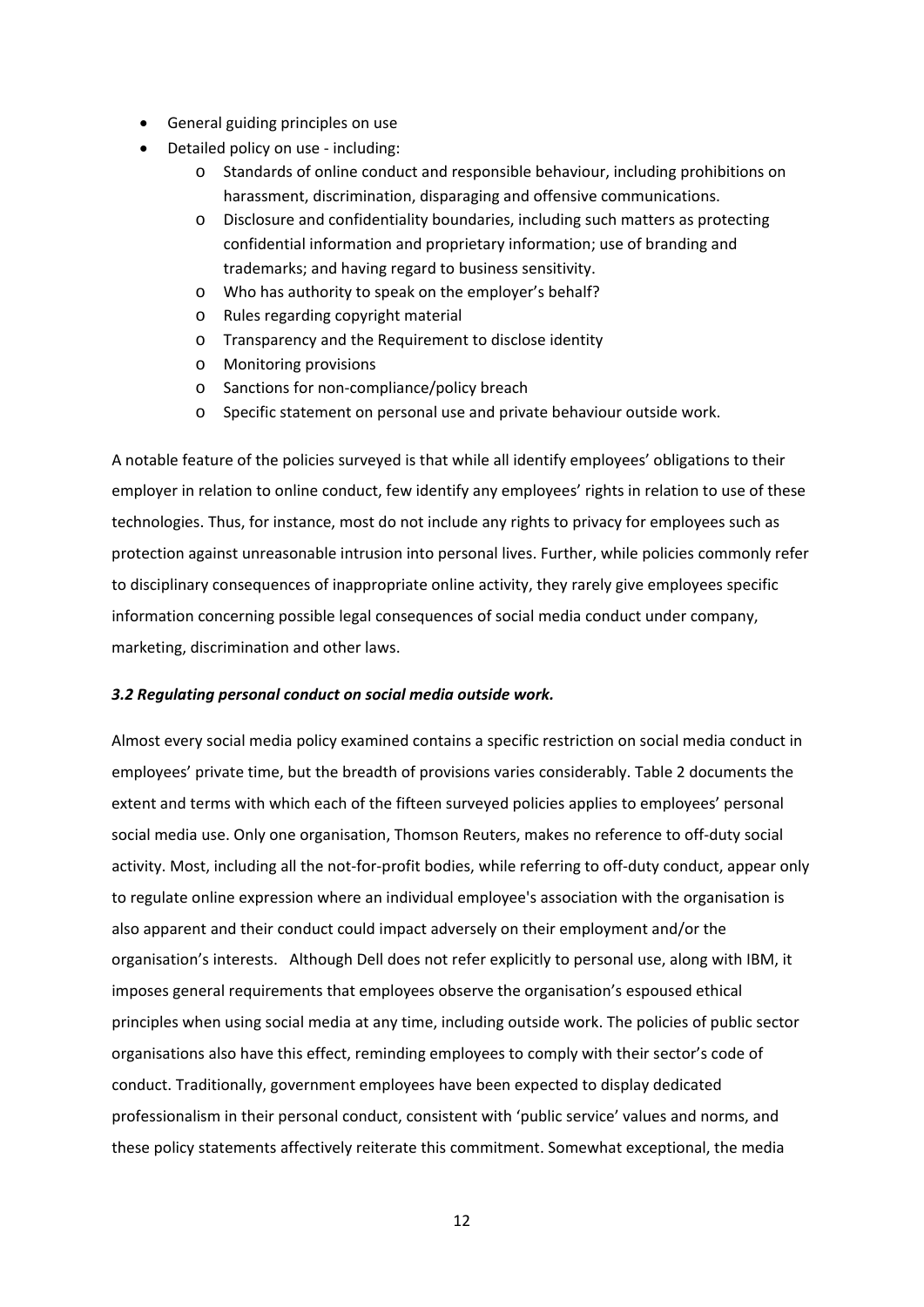company, Associated Press, while otherwise silent on employees' online behaviour when off‐duty, imposes a blanket restriction on political expression in any forum during their personal time.

| <b>IBM</b>                             | One of IBM's core values is "trust and personal             |
|----------------------------------------|-------------------------------------------------------------|
|                                        | responsibility in all relationships." 'IBM trusts-and       |
|                                        | expects-IBMers to exercise personal responsibility          |
|                                        | whenever they participate in social media'.                 |
| <b>Dell</b>                            | The policy does not explicitly mention off-duty use, but    |
|                                        | applies to personal online conversations that may impact    |
|                                        | on the company.                                             |
| <b>Pfizer</b>                          | The policy contains no specific provision concerning off-   |
|                                        | duty use. The policy does apply to all workers who use      |
|                                        | social media on company equipment or make reference to      |
|                                        | the company or its interests. By definition, Pfizer's       |
|                                        | interests include, for instance, its business, people,      |
|                                        | colleagues, work, and policies.                             |
| <b>Thomson Reuters</b>                 | The policy applies explicitly to professional and personal  |
|                                        | use of social media, and contains special guidelines for    |
|                                        | 'personal use'. However, personal use is defined in terms   |
|                                        | of personal use on company equipment at work. Social        |
|                                        | media outside work is not mentioned.                        |
| <b>Associated Press</b>                |                                                             |
|                                        | The policy states that employees may not include political  |
|                                        | affiliations in their profiles and should not make any      |
|                                        | postings that express political views. As well, employees   |
|                                        | must refrain from declaring their views on contentious      |
|                                        | public issues in any public forum and must not take part in |
|                                        | organized action in support of causes or movements.'        |
| Lifeline                               | In their personal use of social media, employees,           |
|                                        | volunteers or supporters who do not identify themselves     |
|                                        | as affiliated 'are still counted as representing the        |
|                                        | organisation' - and therefore must comply with Lifeline's   |
|                                        | ethics and guiding principles for social media use.         |
| <b>Surf Lifesaving Australia (SLA)</b> | The policy 'does not apply to the personal use of social    |
|                                        | media platforms by SLA members or staff where the SLA's     |
|                                        | member or staff makes no reference to SLA or related        |
|                                        | issues.                                                     |
| <b>Equestrian Australia</b>            | This policy 'only extends to Equestrian Australian          |
|                                        | representatives when they use social media in an official   |
|                                        | capacity or when referring to Equestrian Australia in a     |
|                                        | private space'.                                             |
| <b>BMX Australia</b>                   | 'Due to the unique nature of BMX Australia in Australia,    |
|                                        | the boundaries between a member's profession,               |
|                                        | volunteer time and social life can often be blurred. It is  |
|                                        | therefore essential that Members make a clear distinction   |
|                                        | between what they do in a professional capacity and what    |
|                                        | they do, think or say in their capacity as a Member for     |
|                                        | <b>BMX Australia'</b>                                       |
| <b>Melbourne Football Club</b>         | 'The Club is not seeking to restrict your use of social     |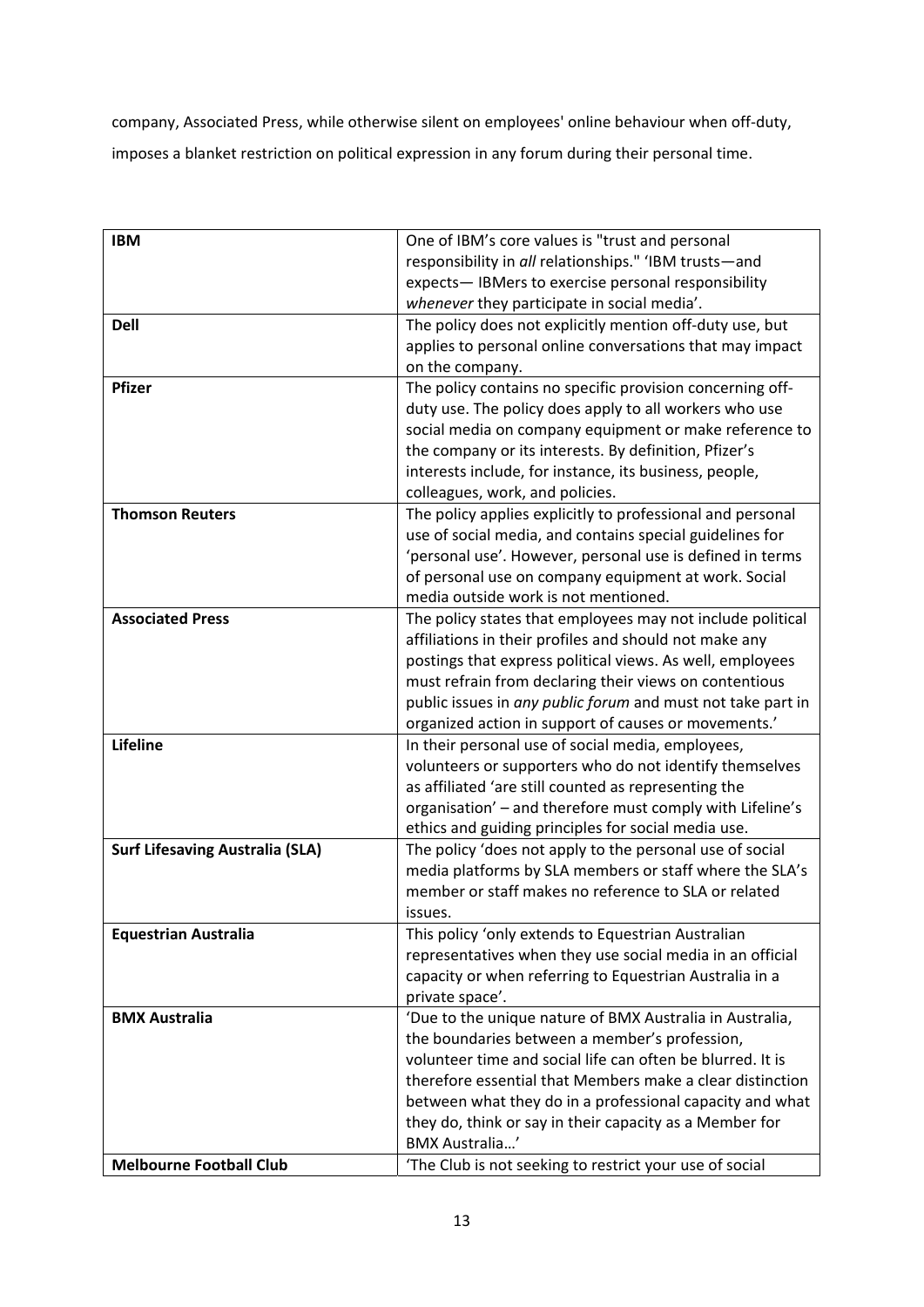|                                            | media but to create clear lines between private and Club                                                 |
|--------------------------------------------|----------------------------------------------------------------------------------------------------------|
|                                            | material and set guidelines where material relates to the                                                |
|                                            | Club.'                                                                                                   |
| <b>National Library of Australia</b>       | 'It is important to note that these guidelines do not apply                                              |
|                                            | to employees' personal use of social media platforms                                                     |
|                                            | where the employee makes no reference to the library                                                     |
|                                            | related issues and does not identify themselves as an                                                    |
|                                            | employee.' (Further information on the rights and                                                        |
|                                            | responsibilities of [Australian Public Service] (APS)                                                    |
|                                            | employees making political and other comment in a                                                        |
|                                            | private capacity is contained in the APS Values and Code                                                 |
|                                            | of Conduct in Practice)                                                                                  |
| Telstra (Fed)                              | The policy 'does not apply to employees' personal use of                                                 |
|                                            | social media platforms where the employee makes no                                                       |
|                                            | reference to Telstra related issues'. The rules do apply                                                 |
|                                            | whenever an employee makes reference to Telstra-                                                         |
|                                            | related issues when engaged in personal use of social                                                    |
|                                            | media.                                                                                                   |
| <b>National Broadcast Network Co (Fed)</b> | When participating in social media as an individual, your                                                |
|                                            | legal obligations as an employee, consultant or contractor                                               |
|                                            | with NBN remain the same as they would be in other                                                       |
|                                            | contexts of your life, even if you believe you are                                                       |
|                                            | participating anonymously'.                                                                              |
|                                            | The policy states that: when employees talk about their                                                  |
|                                            | jobs on social media sites, they must observe the                                                        |
|                                            |                                                                                                          |
|                                            | Company's social media rules and any employee                                                            |
|                                            | participating as a private citizen in social media  should                                               |
|                                            | do so without damaging the reputation or infringing the                                                  |
|                                            | intellectual property rights' of the company.<br>'The department supports staff who choose to use social |
| <b>Department of Human Services (Fed)</b>  | media in their capacity as private citizens, however                                                     |
|                                            |                                                                                                          |
|                                            | you should ensure  you are mindful that your behaviour                                                   |
|                                            | is still bound by the APS Values and Code of Conduct -                                                   |
|                                            | even outside work hours'.                                                                                |
| <b>Australian Technology Park Sydney</b>   | The policy addresses personal online use explicitly,                                                     |
| (ATPSL)                                    | cautioning staff to recognize the potential to damage the                                                |
|                                            | organization in certain circumstances by personal use of                                                 |
|                                            | social media, and encourages them to approach the                                                        |
|                                            | online space using sound judgment, common sense and                                                      |
|                                            | by adhering to ATPSL values and code of conduct.                                                         |

A host of advisory bodies have also published guidelines for *pro forma* social media policies that organisations can tailor and adopt. For many small and medium organisations, access to such policy templates is useful because it obviates the need to use scarce resources to devise their own principles and processes while enabling them to customise the framework to their needs. The content of these generic guidelines is therefore informative in relation to how organisations more widely are approaching this issue.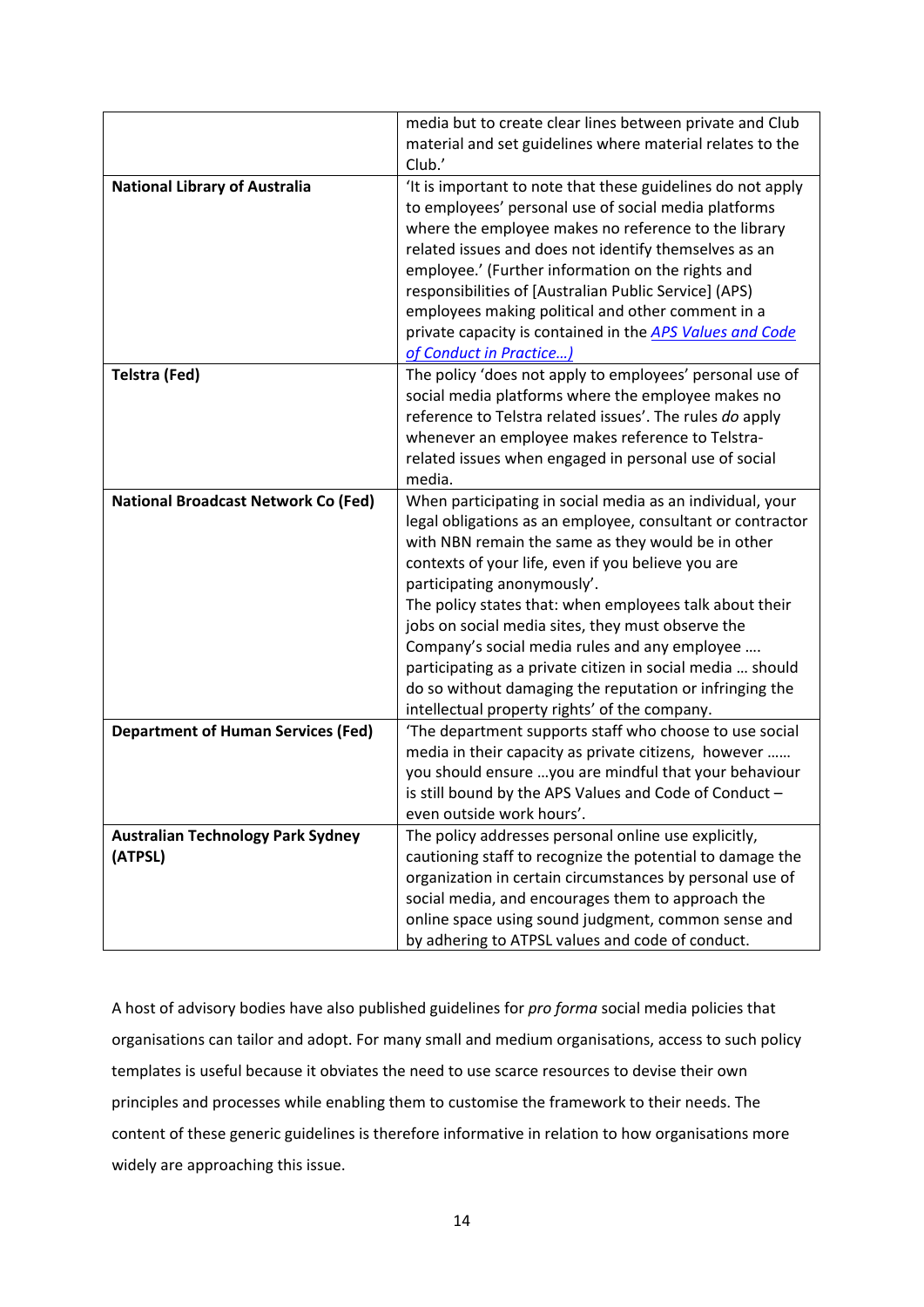The *HR Policy and Procedure Manual Template* which Business Victoria publishes largely to assist small business operators, includes a Social Media Policy in the Personal Conduct section. The framework policy places an expectation on employees to maintain a certain standard of behaviour when using Social Media for work *or personal purposes'*. It applies to all employees who, 'have an active profile on a social or networking site, and post comments on web-based forums, message boards or any other internet sites'. In the section on Private/Personal Use , the template prohibits 'inappropriate behaviour' which might damage the business, any online posting which identifies the individual's association with the business, and also posting or transmitting 'any inappropriate material'. While 'inappropriate behaviour' is undefined, 'inappropriate material' is given some definition through a non‐exhaustive list of examples.

In contrast to Business Victoria's template, the recently published draft social media policy which would cover all officers, consultants, contractors and outsourced service providers working for the NSW Government, makes no explicit mention of personal use of social media and apparently applies only to online activity when performing work for the government. The guidelines urge workers to 'be a responsible digital citizen', comply with core values of the public sector and understand the Government's Code of Conduct when using social media. As noted earlier, for government employees, codes of conduct generally extend to aspects of their private lives, but typically only where it has some connection with their employment.

A third generic social media policy caters for not‐for‐profit sport and recreation clubs in the Australian Capital Territory. Published by the Economic Development Directorate, ACT Government, the policy clearly states that it does not apply to personal use of social media platforms by members or staff unless they make reference to the organisation, clearly identify their association with it and/or discuss their involvement in it. Once a member or employee has drawn attention to any such connection, however, the policy applies to all personal online conduct.

In their stated general approach to regulating personal online expression, the policy templates that the government and not-for-profit advisory bodies have developed and the policies of individual organisations are similar. Only the small business template includes a sweeping provision regulating personal use of social media. Our analysis now turns to the specific focus of this research, on whether, given the specific rules and disciplinary sanctions they contain, these policies might constrain expression of employees' opinions about work and working conditions outside work.

#### *3.3 Could current policies chill employee discussion about work and working conditions?*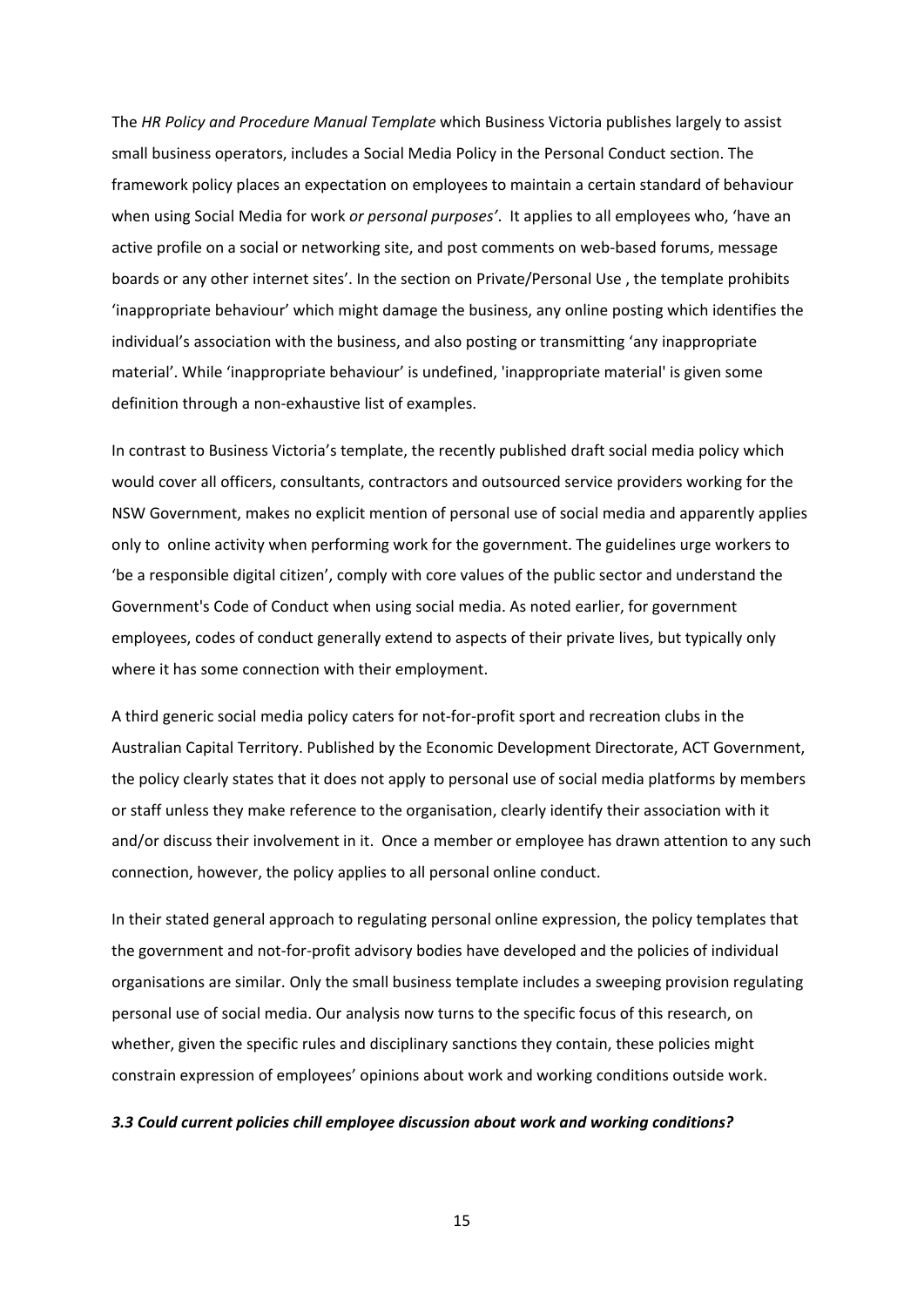While most social media policies purport to regulate personal expression in employees' personal lives only as it connects to their employment, consistent also with current Australian common law, the question is whether policies prohibit or restrict discussion of industrial relations issues outside work. Using NLRB reasoning as a guide, analysis of the surveyed policies reveals that fourteen of the fifteen policies directly have the potential to chill such communication. Most contain specific rules, standards of conduct, disclosure boundaries and other prohibitions which are overbroad and have the potential not only for employees to construe them as precluding such discussion, but also, to provide a basis for employer allegations of misconduct. One third of policies also contain provisions that require employees to report on the personal online behaviour of colleagues.

Typically, social media policies emphasise that they apply only to personal, off‐duty conduct when the employee makes reference to their employing organisation. The Business Victoria template for private sector firms goes further, requiring that all employees, contractors and sub‐contractors must agree not to publish any material in any form which identifies themselves as being associated with the business, a requirement which would prevent discussion of mutual concerns among employees and with trade union representatives. Most organisations, however, require that employees identify themselves when discussing issues to do with the organisation whether at work or off-duty and that they use disclaimers, acknowledging that any opinions expressed are their own and not those of the organisation. Complying with these requirements provides a catch‐22 for employed individuals. Once they identify their association to the organisation, they are regulated by the social media policy, and if they breach this, risk termination.

Very few of the surveyed policies prohibit **off‐duty discussions about working conditions and other industrial relations issues** explicitly. One exception, the National Library policy, includes in its definition of 'inappropriate use': 'using services for industrial campaigns (apart from messages sent by officials of unions and professional associations for informational or consultative purposes).' ATPSL's policy states that 'ATPSL staff are not to comment on ATPSL policies and work‐related matters. ATPSL staff are not to engage in online discussions on ATPSL matters'. Employees could reasonably interpret that the provisions in both policies apply to conversations about employment relations issues, whether collective or individual expressions of voice concerning issues potentially of mutual concern.

Perhaps the provision with broadest scope for constraining discussion about work, however, is the Melbourne Football Club's rule that, 'If you would not say something to a member of the media, do not publish it on any form of social media'. By its lack of definition, this could effectively preclude discussion about almost everything. Similarly, however, the guiding principles in Lifeline's policy,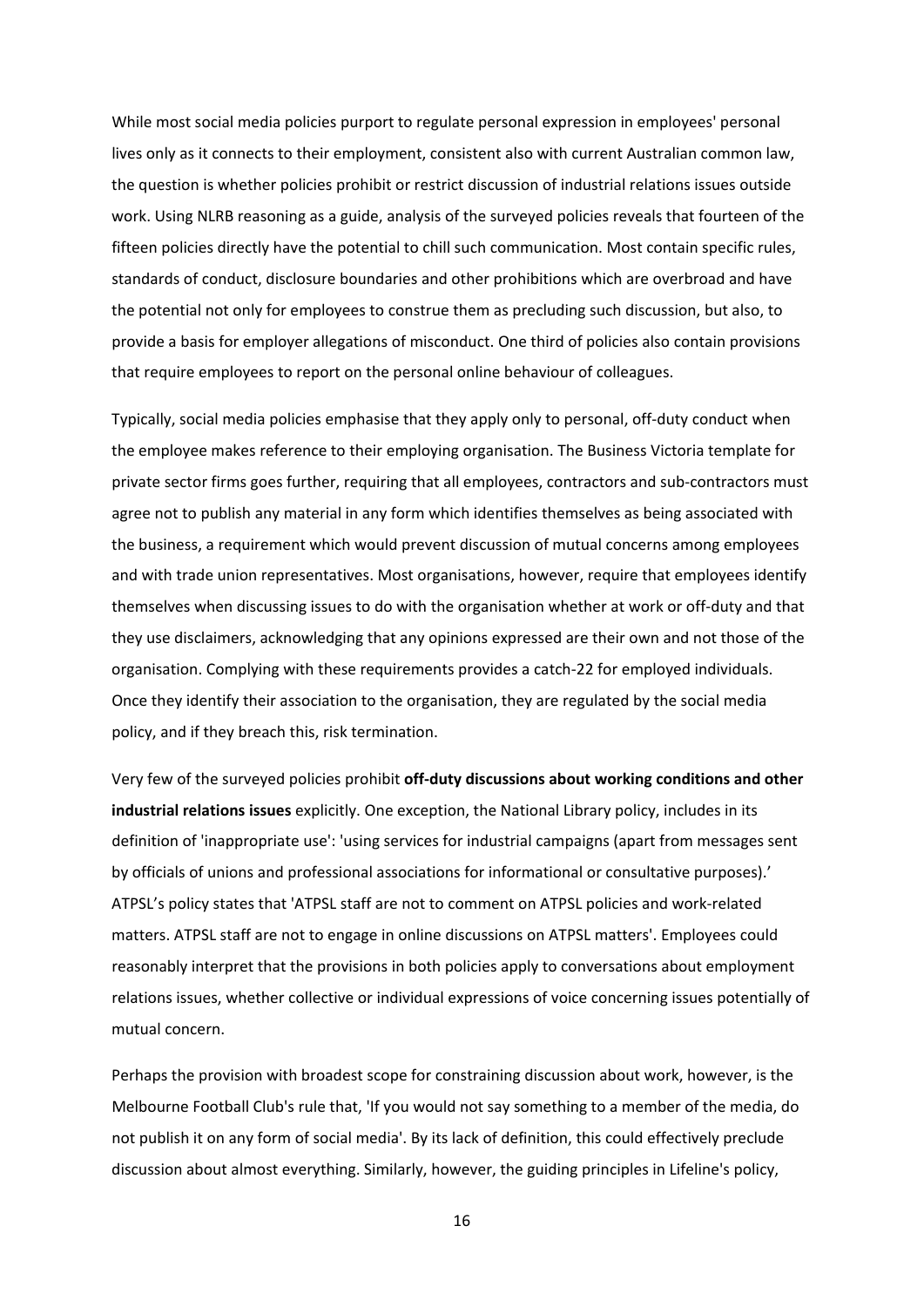which include 'I will always ensure my activity does not harm' and 'I will champion Lifeline' could also chill conversations about work issues.

A number of policies contain clauses that would foreclose discussion that involved **criticism of management, particular managers or management policies**. These include provisions that prohibit employees from identifying or commenting on anyone in any social media without such person's consent; disclosing any personal information about other individuals without their consent (where personal information is defined as 'any written or electronic information that relates to an identified or identifiable person') (Pfizer); and making any statements that are unsubstantiated (Pfizer). Lifeline's policy prohibits staff from 'criticising or denigrating' Lifeline and its employees, which could reasonably preclude criticisms of working conditions, management practices and particular managers. Dell's policy cautions employees to 'have conversations rather than push agendas.' IBM instructs employees that 'You should also show proper consideration ...for topics that may be considered objectionable or inflammatory ‐ such as politics and religion'. Another IBM clause that could reasonably be construed as prohibiting discussion about industrial relations issues states that 'while it is fine for IBMers to disagree .... please don't use your external blog or other online social media to air your differences in an inappropriate manner', without defining what an *inappropriate* manner might be. It is this failure to define terms that renders many such clauses overbroad. In a similar vein, the National Library does not elaborate on the *best interests* of the library when it states that 'employees who participate in online communication deemed not to be in the best interest of the Library will be subject to disciplinary action under the Library's Managing Misconduct Policy'. Similarly, like the ACT Economic Directorate policy guide for not‐for‐profit organisation, the SLA policy contains the rule that staff 'must not comment on, or publish, information that is confidential or in any way sensitive to SLA' without providing any indication of what might be, in any way sensitive. However, even with injunctions such as Telstra's 'be mindful...of not damaging the corporation's reputation, commercial interests and/or bringing Telstra into disrepute', employees could reasonably construe this to apply to discussions about working conditions.

Many policies include broad proscriptions against the **disclosure of confidential or proprietary information** about the organisation, that effectively could preclude discussion about wages and working conditions. In specifying specific categories of information that may be confidential, including financial, intellectual, business performance, sensitive or proprietary information, these provisions could encompass communication and criticism concerning wage rates, enterprise agreement-making, working conditions and management policy. Most public sector policies, which sit atop codes of conduct which bind employees, include relatively simple exhortations to observe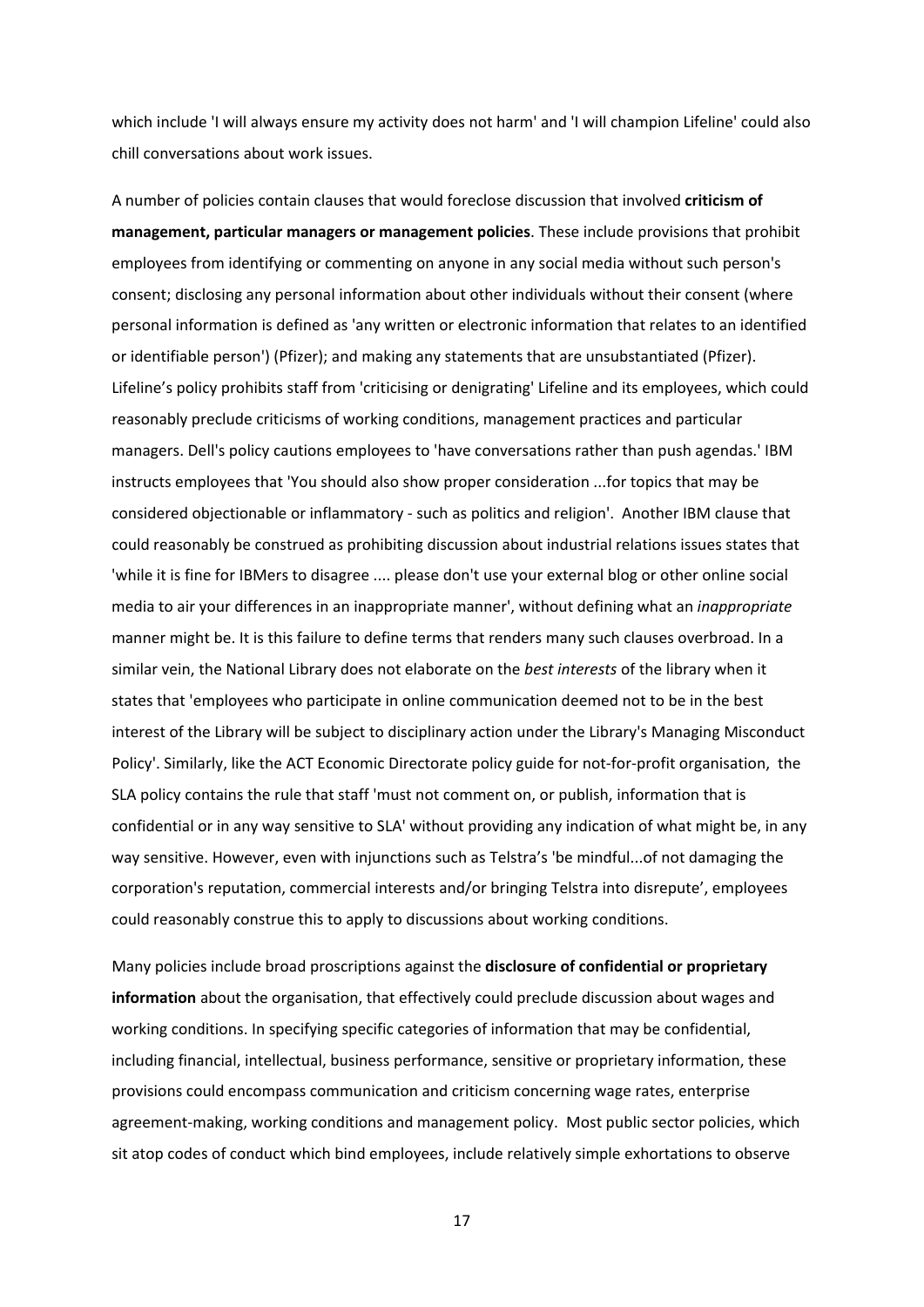the organisation's values, not to disclose information obtained through work unless it is publicly available and authorised for disclosure. In the policies of private organisations, these sections tend to be more elaborate. For instance, IBM prohibits employees from providing IBM's 'confidential or other proprietary information and never discuss IBM business performance or other sensitive matters publicly'. IBM's policy goes further, stating that 'you must not comment on, or speculate about, IBM's future business performance.....legal or regulatory matters affecting IBM and other similar subjects that could negatively affect IBM. This applies to anyone including conversations with ..... other third parties (including friends)'.

Several policies also contain instructions that online postings must be **completely accurate and not misleading.** In the absence of guidance on the specific application of these terms, such provisions could reasonably be construed as applying to criticisms of industrial relations and human resource management policies and organisational treatment of employees.

One policy contains a provision that would preclude any online conversation about work‐related matters **with an employee's own lawyer**. It prohibits employees from disclosing any 'information about ...legal matters, internal or government investigations, or litigation, including in particular your communications with [company] attorneys or outside counsel' (Pfizer). This specifically restricts employees from discussing grievances, disputes and potential claims against employees.

Provisions, which make every employee a potential informant, may also discourage employees from expressing individual and collective voice. Like the Commonwealth Bank policy referred to earlier, a number of the surveyed policies require employees to **report the activities of others online**, including colleagues. Thus Dell's policy contains the clause: 'If you see something being shared related to Dell on a Social Media platform *that shouldn't be happening*, immediately inform the Social Media and Communities team, your manager, Ethics and Compliance or some other appropriate contact' (emphasis added). ATPSL's policy requires that, if employees 'come across negative or disparaging posts remarks about ATPSL ... or see third parties trying to spark negative conversations, ...pass the post(s) to the Communications Manager...'. The meaning of *negative* and *disparaging* in this policy is not defined, but third parties could include trade unions. The Melbourne Football Club's policy provides that, 'It is the expectation of MFC that employees, contractors and volunteers will promptly advise the management of any facts or circumstances which may suggest a breach of this policy'. Similarly, Lifeline's policy states that, 'it is the duty of everyone who is affiliated with Lifeline to alert the Communications, Marketing and Government Relations Unit... to any inappropriate content they may come across'. This policy outlines the meaning of *inappropriate*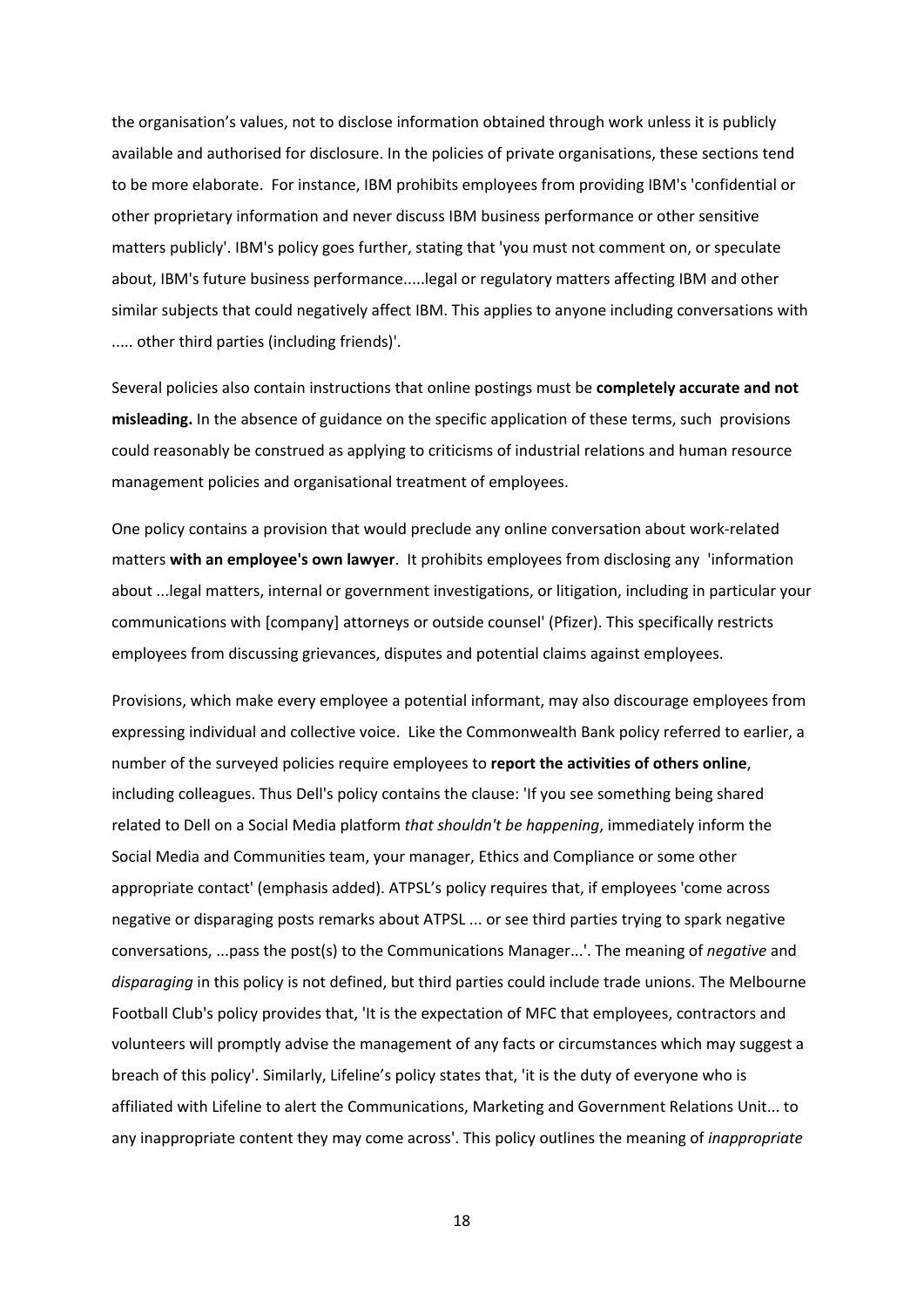*use*, through a long, but not exclusive list of activities. Such provisions have the potential to discourage employees from engaging in individual and collective voice through online forums.

#### **4. Conclusion.**

Nereim (1981‐2, 837) has observed that 'allowing retaliation against one employee who speaks out on a matter relating to employment creates a workplace atmosphere in which there is fear of protest'. To the extent that organisational social media policies contain provisions that limit or preclude employee comment online about work when off-duty and /or in private forums, employers are establishing an avenue for the lawful termination of employees who voice opinions about industrial relations issues in these forums. They are also edging towards a greater regulation of employees private lives, reminiscent of the master‐servant era. The present analysis of social media policies and industry guidelines indicates that most policies intentionally or unintentionally intrude on employees' freedom to explore issues of mutual concern among colleagues or members of the same occupation or profession, during off-duty conversations, and, more broadly, their rights of personal expression. While it is important for organisations to protect themselves against the threats which social media use may pose to their reputations and business interests, this should not be achieved at the expense of employee rights to both a private life and to discuss their working lives when off‐duty.

In the United States, as publication of the NLRB's guidelines on social media policies illustrates, dialogue has well and truly begun on this issue. Referring to a number of separate State statutes which protect the privacy of employees' off-duty behaviour, in their analysis of employee off-duty blogging, Gely and Bierman (2007) recommend amendment of these statutes to provide explicit protection for off‐duty use of personal computers. Arguing for a broader legislative approach, Kirkland (2006‐2007) has proposed a unified federal law which blends provisions from existing whistleblowing, privacy and off-duty conduct statutes to prevent employers terminating employees 'on their day off' for off‐duty conduct unrelated to their work. In Australia, this dialogue is in its infancy. The development of privacy law in relation to employees' private lives would be one way of extending protections to employees against adverse actions for off‐duty social media use. Alternatively, social media policies need to stipulate that employees have a reasonable expectation of privacy when using social media unless there is a legitimate work‐related connection. Adopting the NLRB's reasoning on overbroad policy provisions which encroach on off‐duty communication, employers should also include limiting language in social media policies which specifies explicitly the behaviours they both cover and do not cover. While the disciplining or termination of an employee who communicates online about working conditions when off-duty might fall foul of the adverse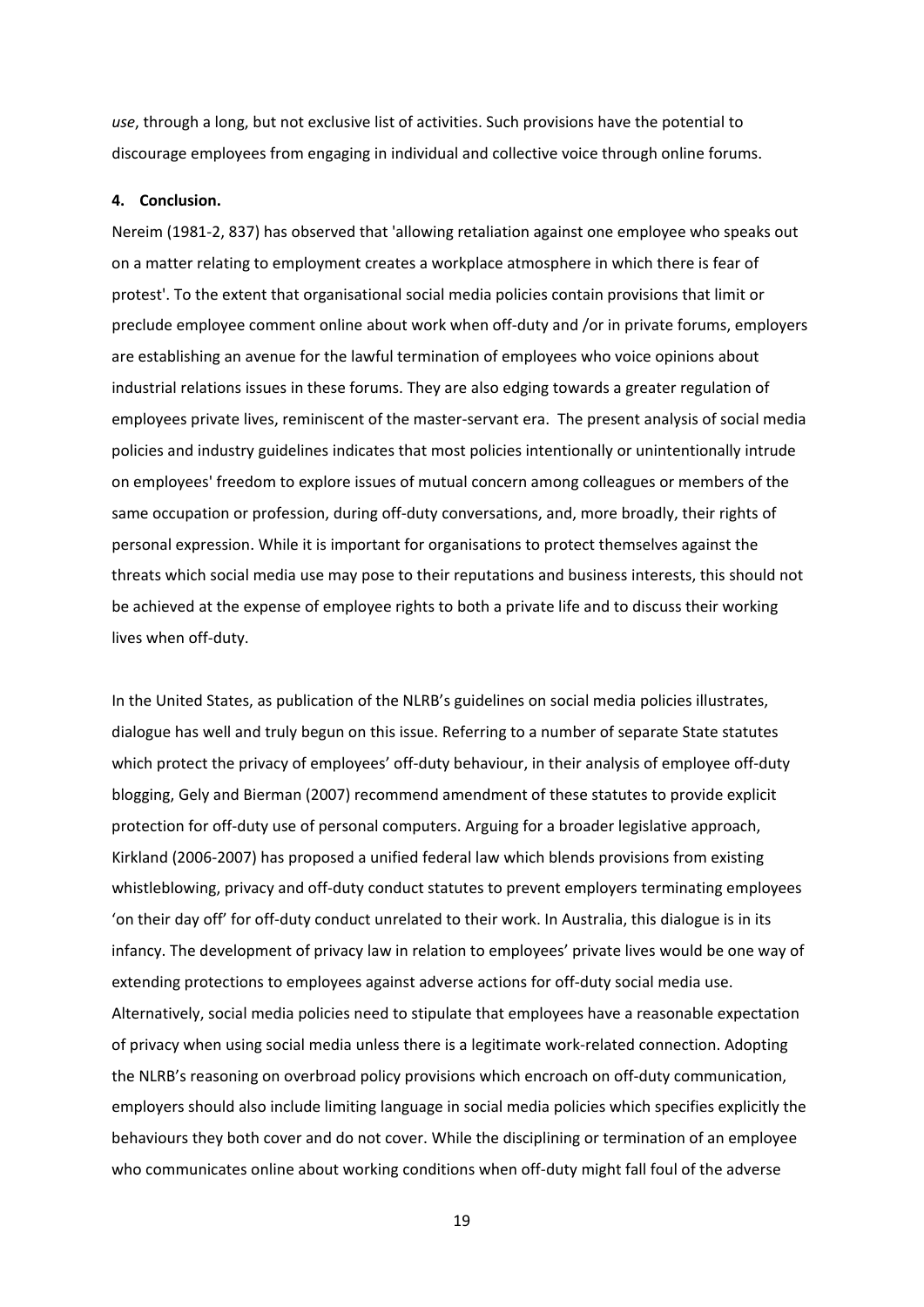action provisions in the FW Act, pursuit of such an action in the tribunal is problematic, particularly after *Barclay*, and few other avenues of protection exist under Australian law. As the law develops, employers and employees need to be mindful not only of the risks associated with social media use but also the risks for both when employers implement social media policies that crush lawful employee dissent.

## **References.**

Akers B (2009) 'Face Off on Facebook' *Law Society Journal*, November, 42.

Brice R., Fifer S. and Naron G 'Social Media in the workplace: the NLRB speaks', (2012) *Intellectual Property & Technology Law Journal*, 24, 10.

Business Victoria, HR Policy and Procedure Manual, www.business.vic.gov.au accessed 31 Jan 2013

Cote, M., 2007, 'Getting dooced: employee blogs and employer blogging policies under the National Labor Relations Act,' (2007) *Washington Law Review*, 82,121

Creighton B and Stewart S, *Labour Law* (2010) Federation Press, Sydney at 576‐577

Deakin S, 'The Many Futures of the Contract of Employment', J Conaghan, R Fischl and K Klare, (2002) *Labour Law in an Era of Globalization*, Oxford University Press, Oxford

Dennis C 'Legal Implications of Employee Social Media Use', (2011) 93 *Massachusetts Law Review* 380.

Doyle C and Bargaric M. *Privacy Law in Australia*, (2005) The Federation Press, Sydney

Freedland M *The Personal Employment Contract*, (2003) Oxford University Press, Oxford, 2003, at 88‐92

Economic Development Directorate, *Generic Social Media Policy*, www.economicdevelopment.act.gov.au accessed 23 March 2013.

Gely, R. and Bierman, L. (2007) 'Social Isolation and American Workers: Employee Blogging and Legal Reform' *Harvard Journal of Law & Technology*, 20 (2) 287‐331.

Gordon P. (Workplace Privacy Counsel) 'When Can Employers Lawfully Fire an Employee for an Offensive Facebook Post? ' (2011a)

Gordon, P., 2011b, Workplace Privacy Council, 'More Guidance from the NLRB on Social Media', (2011b) privacyblog/littler.com/2011/08 (accessed 5 September 2011).

Hannan, E 'Bank threatens staff with sack over social media comments', (2011) *The Australian*, 5 February.

Hudson S and Roberts K, 2011‐2012, 'Drafting and Implementing an Effective Social Media Policy', 18 *Texas Wesleyan Law Review* 767